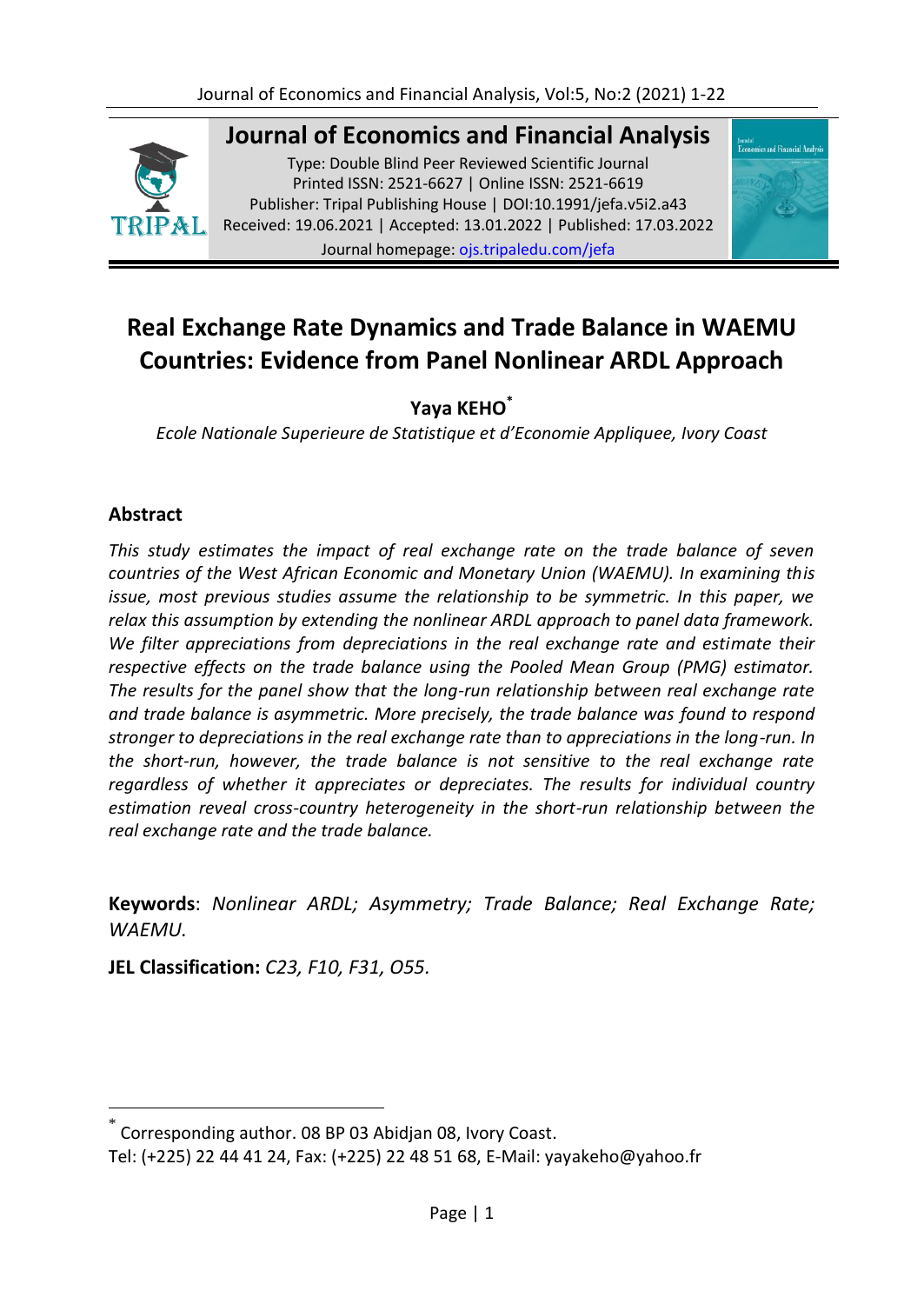# **1. Introduction**

The impact of the real exchange rate on the trade balance has received a great deal of attention in the economic literature. The Marshall-Lerner condition postulates that the adjustment of trade balance is closely knitted with the elasticity of demand. Currency devaluation will improve the trade balance only if the sum of the elasticities of exports and imports is greater than one (Marshall, 1923; Lerner, 1944). Theoretically, devaluation brings about an increase in exports since the domestic goods become cheaper for the trading partners. On the other hand, imports decrease as they become more expensive for domestic agents. However, exports and imports may not respond instantaneously to devaluation as market participants could take some time to adjust to changes in relative prices. Magee (1973) explains that production and delivery delays, recognition lag, fixed contracting and negotiating terms of exporters prevent devaluation from improving the trade balance instantaneously. Generally, the real exchange rate depreciation initially worsens the trade balance and then improves it afterwards, resulting in a J-curve pattern. A growing body of empirical studies examined the effects of the real exchange rate on the trade balance using various dataset, variables and estimation methods. This literature yielded mixed and inconclusive results. A plethora of studies provided evidence supporting that real exchange rate depreciation improves the trade balance (e.g., Rawlins, 2011; Igue and Ogunleye, 2014; Anning *et al*., 2015; Hunegnaw and Kim, 2017; Keho, 2021). On the other side of the same mirror, other studies discovered unfavorable or insignificant impact of the real exchange rate depreciation on the trade balance (e.g., Rose, 1990; Akpansung and Babalola, 2013; Alege and Osabuohien, 2015; Kamugisha and Assoua, 2020).

In examining the relationship between real exchange rate and trade balance, most previous studies have assumed that appreciations and depreciations are transmitted in the same magnitude to trade balance. Recently, it has been argued that the trade balance may respond differently to exchange rate appreciation and depreciation. This could be attributed to many factors including adjustment costs, price rigidities, quantity restrictions, and market power (Bussiere *et al*., 2013). As a result, estimates from linear models may be inconsistent. Consequently, another strand of empirical studies relaxes the assumption of symmetry using nonlinear models. Some of these studies confirmed the asymmetric effects of exchange rate on the trade balance. However, empirical studies especially those employing panel data techniques, are scanty in relation to Sub-Saharan African countries.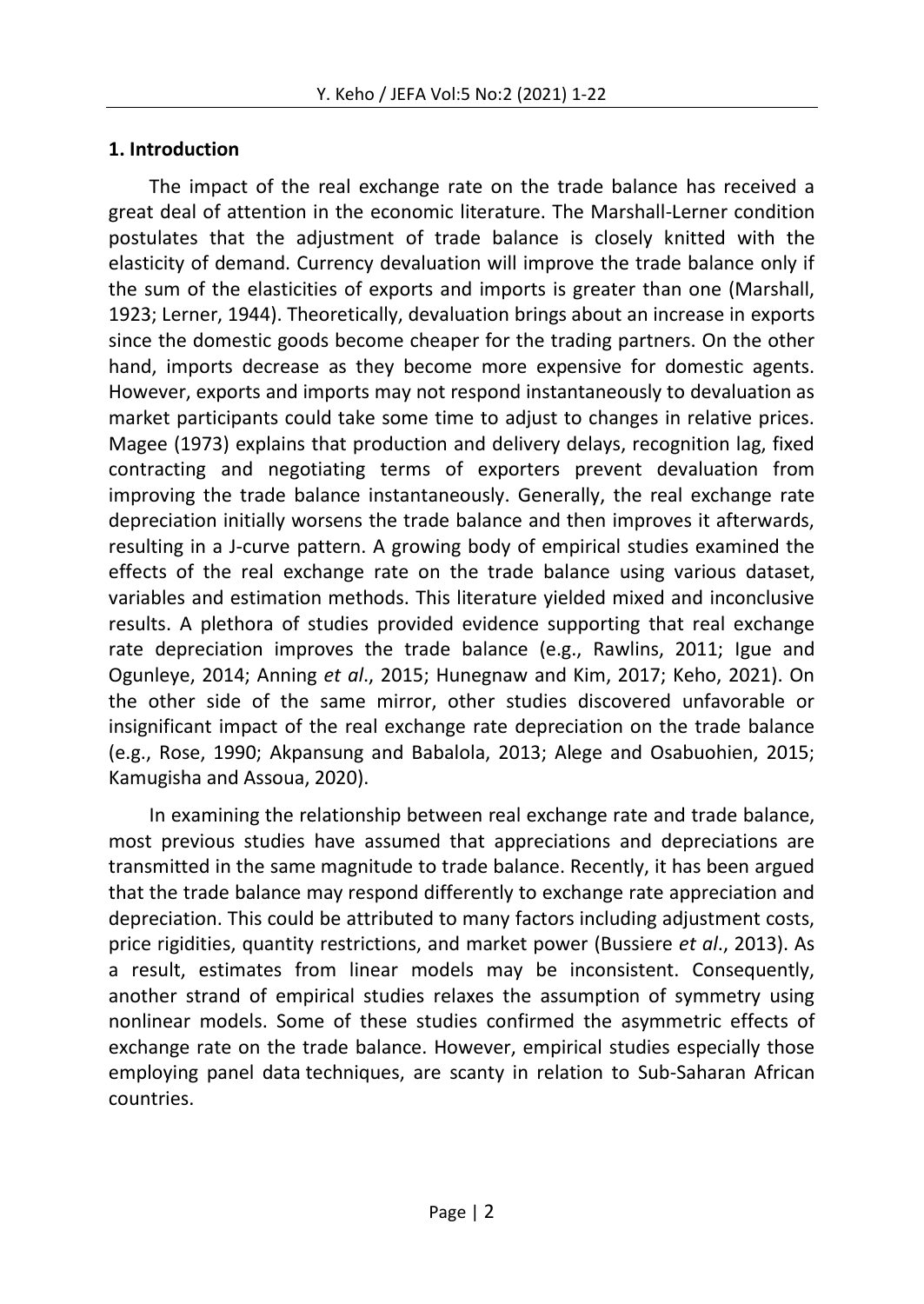This study examines the exchange rate pass-through to the trade balance for the West African Economic and Monetary Union (WAEMU) over the period 1975– 2017. We find out whether the responsiveness of the trade balance to the real exchange rate changes is subject to non-linearity due to currency appreciation and depreciation. More specifically, we seek to answer to the following questions: does exchange rate depreciation lead to a significant improvement in the trade balance? Do exchange rate depreciation and appreciation have distinct effects on the trade balance? Which of depreciation and appreciation of the real exchange rate has greater effect on the trade balance? To answer these questions, we adapt the non-linear ARDL approach proposed by Shin *et al*. (2014) into panel data framework to analyze the relationship between trade balance and real exchange rate movements. Another novelty of this study is that it considers cross– country heterogeneity in the nexus between the two variables. To the best of our knowledge, no known study has empirically examined the asymmetric effect of real exchange rate on the trade balance for this part of Sub-Saharan Africa. Therefore, the results of this study will contribute to the existing literature on the impact of the real exchange rate changes on the trade balance in African countries.

The rest of the paper is organized as follows. Section 2 reviews the empirical literature on the effect of real exchange rate on the trade balance. Section 3 presents the econometric framework of the study. Section 4 reports and discusses the empirical results of the study. Section 5 concludes the study and provides some lines of future research.

#### **2. Literature Review**

The relationship between real exchange rate and the trade balance has stimulated a burgeoning empirical studies. A first group of studies have relied on traditional econometric methods to examine the issue for both developed and developing countries. The evidence from this literature is mixed. For instance, Baharumshah (2001) estimated the effect of exchange rate on the bilateral trade balances of Malaysia and Thailand with the US and Japan over the period 1980– 1996. The results revealed a favorable effect of real exchange rate depreciation on the trade balance of both countries in the long-run. Applying cointegration technique, [Bahmani-Oskooee \(2001\)](https://www.elibrary.imf.org/view/IMF001/06922-9781451848717/06922-9781451848717/back.xml#R9) found that real depreciation of exchange rate improves the trade balance in Bahrain, Egypt, Jordan, Morocco, Syria, Tunisia, and Turkey. Musila and Newark (2003) for Malawi, Narayan (2006) for China, Halicioglu (2008) for Turkey, Tsen (2011) for Malaysia, Igue and Ogunleye (2014)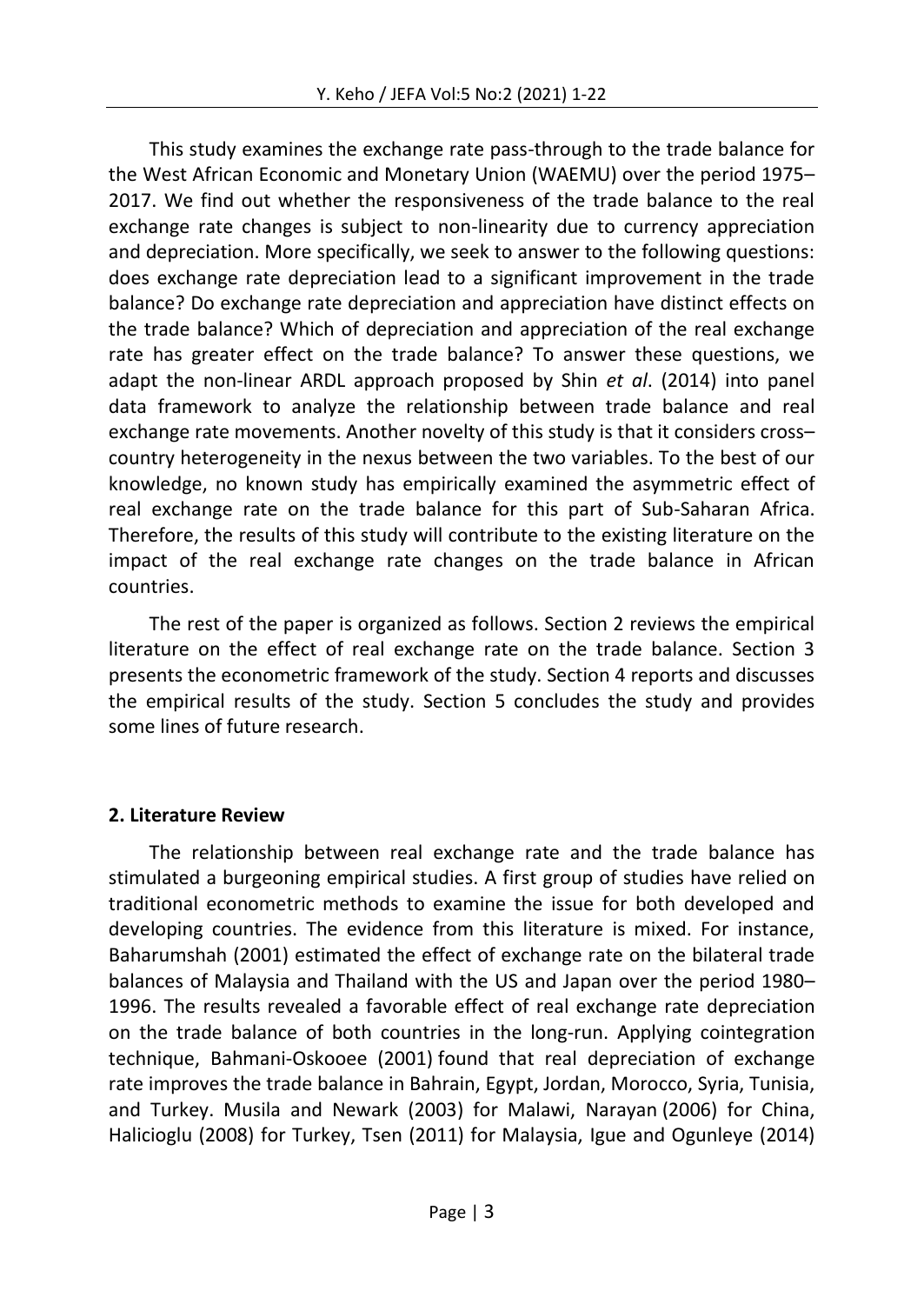for Nigeria, Anning *et al*. (2015) for Ghana, Caporale *et al.* (2015) for Kenya, and Keho (2021) for Cote d'Ivoire also found evidence that real exchange rate depreciation has an improving effect on the trade balance. Yol and Baharumshah (2007) relied on panel cointegration technique to scrutinize the bilateral trade balances of 10 African countries with the U.S. for the period 1977–2002. The results showed that real exchange rate depreciation improves the trade balance of six countries (i.e., Botswana, Egypt, Kenya, Nigeria, Tunisia, and Uganda), while worsening that of Tanzania and has no effect in Ghana, Morocco and Senegal. Adeniyi *et al*. (2011) examined the case of four member countries of the West African Monetary Zone (WAMZ) countries, namely: The Gambia, Ghana, Nigeria and Sierra Leone. The results from the bounds testing approach to cointegration supported the J-curve effect only in Nigeria. Meanwhile, in the cases of The Gambia and Ghana, real devaluation initially improves the trade balance and then deteriorates it later. Hunegnaw and Kim (2017) studied the effects of the real exchange rate on the trade balance in East African countries, using the ARDL bounds testing approach. The results for individual country showed that real exchange depreciation significantly improves trade balance in the long-run in four countries (Ethiopia, Madagascar, Mauritius, and Rwanda). A significantly negative effect was not found in any of the countries. The results for the panel also showed a positive long-run effect of the real exchange rate on the trade balance. The short-run effect was positive but insignificant.

On the other hand, studies by Loto (2011) for Nigeria, and Kamugisha and Assoua (2020) for Uganda reported that depreciation of the exchange rate does not improve the trade balance. Shahbaz *et al*. (2011) found that devaluation worsens the trade balance in Pakistan. Bahmani-Oskooee and Gelan (2012) found no support for the J-Curve effect in a study of nine African countries comprising Burundi, Egypt, Kenya, Mauritius, Morocco, Nigeria, Sierra Leone, South Africa, and Tanzania. Akpansung and Babalola (2013) found a negative but insignificant relationship between the trade balance and real exchange rate in Nigeria. Applying panel cointegration techniques to selected African countries, Genemo (2017) found that the real exchange rate depreciation worsens the trade balance in the long-run.

All the aforementioned studies assume the effect of real exchange rate on the trade balance to be linear or symmetric in the sense that depreciation and appreciation of the real exchange rate have the same effect, in absolute value, on the trade balance. With the development of new econometric methods, attempts have been made to examine asymmetry in the relationship between the real exchange rate and the trade balance. The threshold cointegration designed by Enders and Siklos (2001) and the nonlinear autoregressive distribution lag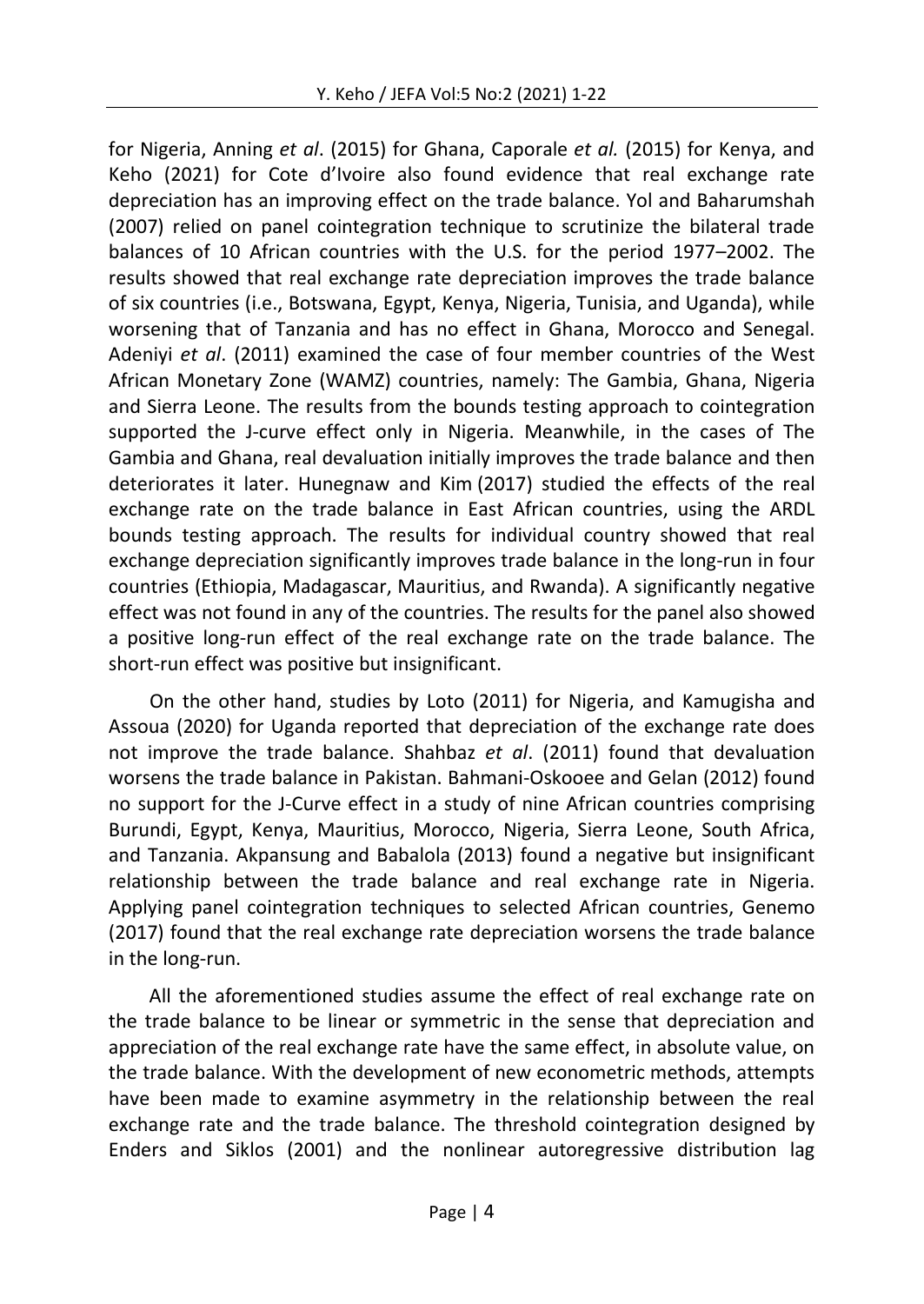(NARDL) approach introduced by Shin *et al*. (2014) have inspired a growing empirical studies. The NARDL approach filters appreciations from depreciations and estimates their respective effects on the trade balance using the ARDL bounds testing approach to cointegration proposed by Pesaran *et al*. (2001). Most of the studies using those approaches found asymmetry in the response of the trade balance to the exchange rate changes. For instance, in a case study of Nigeria, Aliyu and Tijjani (2015) employed the threshold cointegration technique and showed that the trade balance adjusts slowly in response to exchange rate depreciations, whereas it reacts quickly to appreciations. Iyke and Ho (2017) examined the case of Ghana by using the linear and nonlinear ARDL models. The results from the linear model showed no evidence in support of the short-and long-run impact of the exchange rate changes on the trade balance. In the nonlinear model, however, real depreciation of the exchange rate causes an improvement in the trade balance in the long-run, while real appreciation does not have any significant effect. Bawa *et al*. (2018) scrutinize the short-run and long-run effects of real exchange rate changes on the Nigeria's trade balance over the period 1994–2018. Using linear model they documented that real depreciation of the exchange rate improves the trade balance. And using nonlinear ARDL model they confirmed asymmetry in the nexus between the real exchange rate and the trade balance. Precisely, depreciation of the real exchange rate has a significant effect on the trade balance while appreciation is not significant. Employing the NARDL approach, Bahmani-Oskooee and Fariditavana (2015), Bahmani-Oskooee and Fariditavana (2016), Bahmani-Oskooee and Baek (2016), Arize *et al.* (2017), Bahmani-Oskooee and Kanitpong (2017), Bahmani-Oskooee *et al.* (2017), Nusair (2017) and Iyke and Ho (2018) also provided evidence confirming asymmetric effects of the real exchange rate changes on the trade balance.

Recently, Akoto and Sakyi (2019) examined the case of Ghana for the period 1984–2015 by using symmetric and asymmetric models. Their results failed to support the Marshall-Lerner condition and the J-curve effect. Therefore, depreciation of the Ghana cedi cannot improve its trade balance. Bahmani-Oskooee *et al*. (2019) studied the dynamics of the trade balance of Tunisia. The results from linear model showed no significant effect of real effective exchange rate on the trade balance. Conversely, when nonlinear approach is adopted, real exchange rate depreciation improves the trade balance while appreciation has no effect. Olufemi (2019) also confirmed that the exchange changes have asymmetric impact on the trade balance in both short and long-run in Nigeria over the period 1999–2017. Bahmani-Oskooee and Arize (2020) applied the NARDL approach to 13 African countries and found asymmetric effects in many of the countries.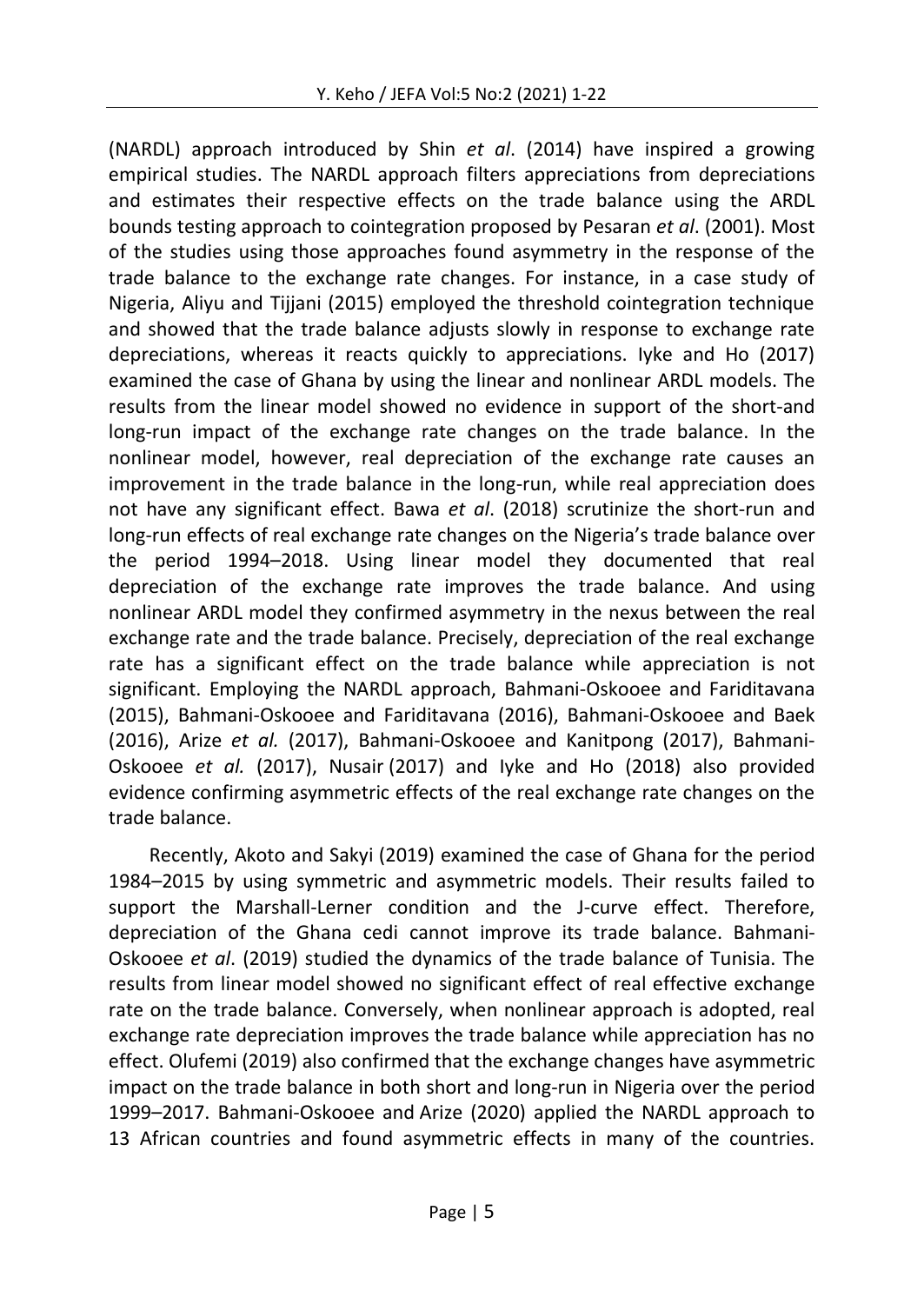Bahmani-Oskooee and Fariditavana (2020) investigated the bilateral trade balance of the US with Canada for 161 industries. They found asymmetric short-run real exchange rate effects on the trade balance in all industries and significant longrun asymmetric effects in 62 industries. Bahmani-Oskooee and Gelan (2020) considered the bilateral trade balance of South Africa with the US for 25 industries. They found asymmetric short-run effects of the exchange rate movements on the trade balance in 19 industries, which last into long-run asymmetric effects in 14 industries. Ben Doudou *et al*. (2020) relied on the threshold regression approach to test for threshold effect in the exchange rate and trade balance nexus in Tunisia over the period 1984–2016. The results showed that above a certain threshold dinar depreciation improves the Tunisia's trade balance, while appreciation worsens it. For Nigeria, Nathaniel (2020) found that positive and negative shocks in the exchange rate are associated with negative impact on the trade balance, but only the impact of positive shocks is significant. Finally, Shuaibu and Isah (2020) examined the experience of five African countries (Algeria, Cameroon, Nigeria, South Africa, and Uganda) using both linear and nonlinear ARDL models for the period 1980–2018. Their results provided evidence supporting asymmetric pass-through of the real exchange rate into the trade balance. As can be seen from this review, the role of asymmetries in explaining the relationship between the trade balance and the real exchange rate has not received much attention in the Sub-Saharan African context. This study tries to fill the gap in the empirical literature by examining the case of the West African Economic and Monetary Union (WAEMU).

# **3. Econometric Framework**

# **3.1. Model Specification**

Following existing studies, the trade balance is related to three explanatory variables namely, domestic income, foreign income and real exchange rate. Therefore, we specify the empirical model as follows:

$$
lnTB_{it} = \beta_{0i} + \beta_{1i}lnY_{it} + \beta_{2i}lnYF_{it} + \beta_{3i}lnRER_{it} + \beta_{4i}D_{it} + \mu_{it}
$$
 (1)

where In represents natural logarithm,  $TB_{it}$  denotes the trade balance on goods and services,  $Y_{it}$  is real gross domestic income,  $YF_{it}$  is foreign real income, RER<sub>it</sub> is the real effective exchange rate defined in a way that a decrease (increase) reflects a real depreciation (appreciation) of the domestic currency,  $D_{it}$  is a vector of deterministic variables which may include a time trend and a shift dummy variable that takes the value of zero for the period before 1994 (the year of the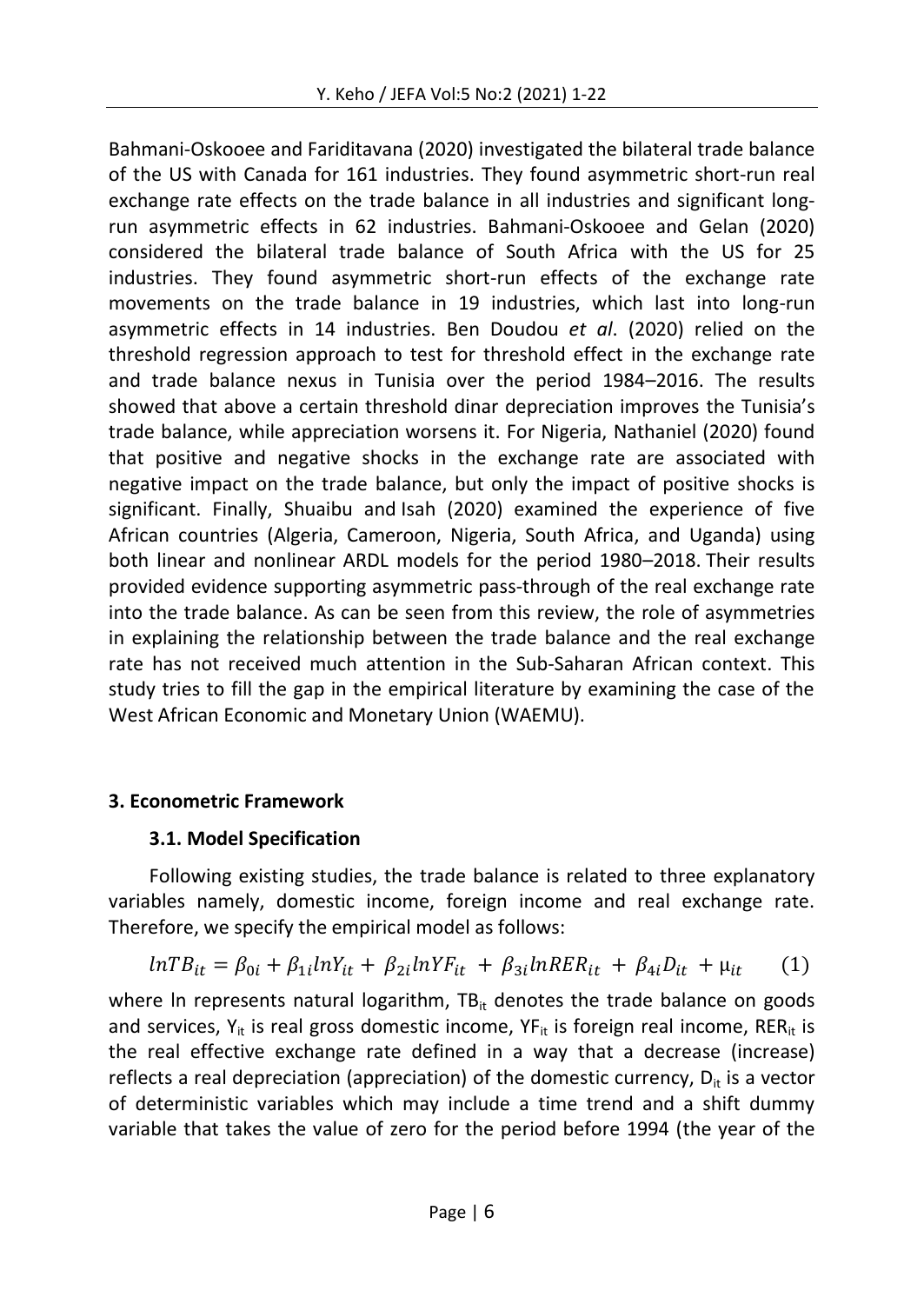currency devaluation) and one otherwise, and  $\mu_{\text{tr}}$  is an error term assumed to be a white-noise process.

The coefficient of domestic income is expected to be negative as it is likely to increase the demand for imports and consequently worsening the trade balance. World income is expected to have positive impact on the trade balance as it increases exports and thus improving the trade balance. The coefficient of real exchange rate is expected to be negative as its depreciation is expected to have favorable impact on the trade balance.

One major assumption of Eq.(1) is that the relationship between real exchange rate and trade balance is linear in the sense that appreciation and depreciation of the real exchange rate have the same effect on the trade balance. Accordingly, this model does not allow potential asymmetry in the relationship between the two variables. It may fail to establish a significant relation if the trade balance responds asymmetrically to depreciation and appreciation of the real exchange rate. Our objective in this study is to investigate possible asymmetric pass-through of the real exchange rate into the trade balance. To that end, we follow the approach suggested by Shin *et al*. (2014) by decomposing the real exchange rate variable into positive changes (appreciation) and negative changes (depreciation) as follows:

$$
lnRER = RER^0 + POS + NEG \qquad (2)
$$

where POS and NEG denote, respectively, partial sums of positive and negative changes in real exchange rate. They are calculated as follows:

$$
POS_{t} = \sum_{i=1}^{t} \max(\Delta ln RER_{i}, 0)
$$
\n(3)

$$
NEG_{t} = \sum_{i=1}^{t} \min(\Delta l n R E R_{i}, 0)
$$
\n
$$
(4)
$$

Therefore, the empirical model for investigating the asymmetric impact of real exchange rate on the trade balance is specified as follows:

$$
lnTB_{it} = \theta_{0i} + \theta_{1i}lnY_{it} + \theta_{2i}lnYF_{it} + \theta_{3i}lnPOS_{it} + \theta_{4i}lnNEG_{it} + \beta_{5i}D_{it} + \mu_{it}
$$
 (5)

If the two partial sums have the same coefficients, i.e.  $\theta_{3i} = \theta_{4i}$ , then the effect of real exchange rate is symmetric, otherwise, it is asymmetric. The following section outlines the estimation method used to estimate the above equation.

#### **3.2. Estimation Method**

To estimate the relationship between real exchange rate and trade balance, we rely on panel ARDL framework. The panel ARDL approach has the advantages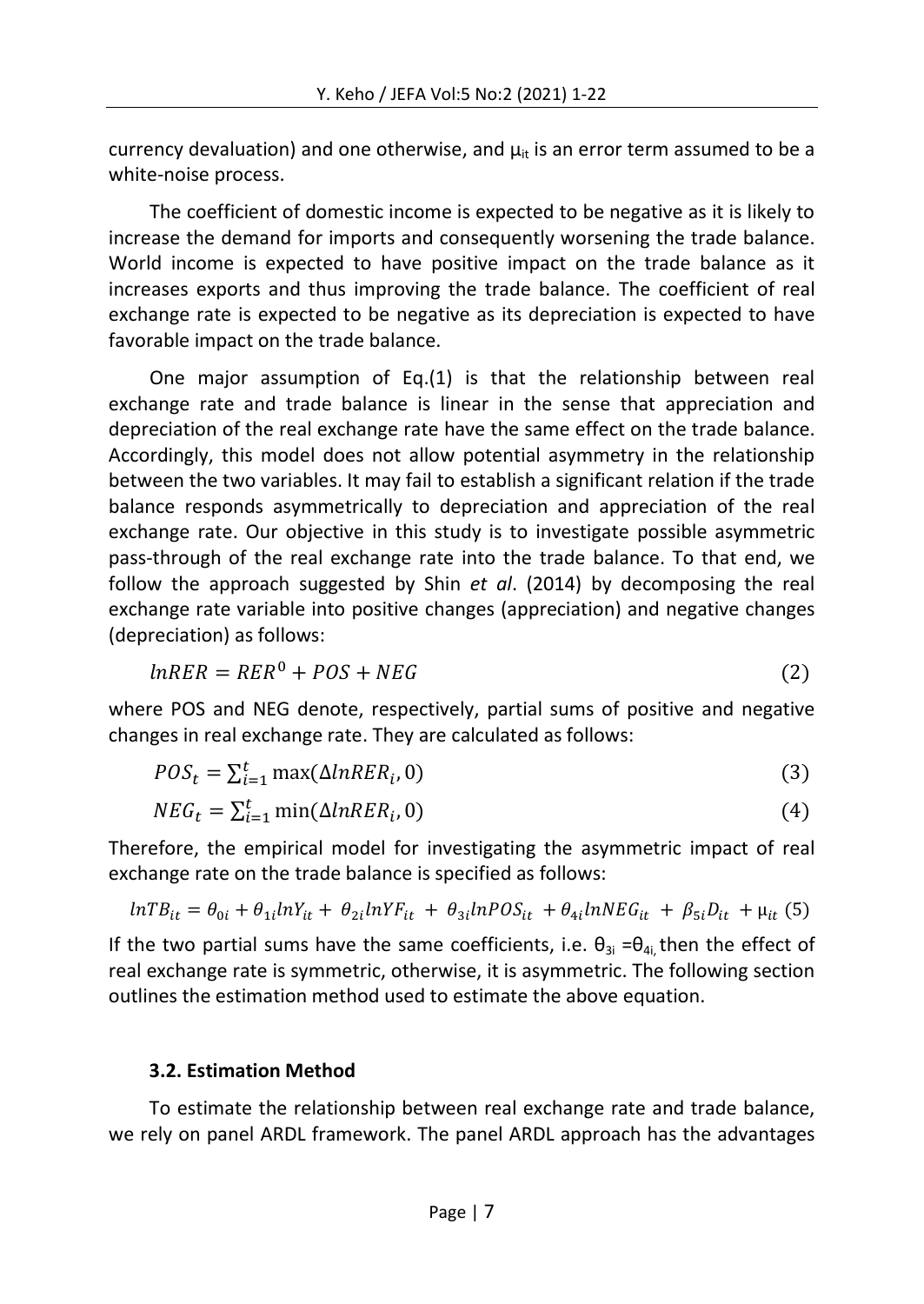of the traditional time-series ARDL model. More specifically, it allows the short and long-run parameters to be estimated jointly. Also, it alleviates the problems of endogeneity of the regressors and serial correlation through the inclusion of sufficient lags of the variables. Furthermore, this approach provides consistent estimates when applied on variables with different orders of integration. Finally, the ARDL approach allows for the introduction of different lags on the variables.

The ARDL dynamic specification for Eq.(5) is expressed as follows:

$$
y_{it} = \sum_{j=1}^{m} \phi_{ij} y_{it-j} + \sum_{j=0}^{n} \gamma_{ij} X_{it-j} + \alpha_i + \mu_{it}
$$
 (6)

where  $y_{it}$  is the trade balance, and  $X_{it}$  is the vector of explanatory variables including domestic income, foreign income and real exchange rate, *i.e.*  $X_{it} = (lnY_{it})$ InYF<sub>it</sub>, POS<sub>it</sub>, NEG<sub>it</sub>). The parameter  $\alpha_i$  is the fixed effects, and  $\mu_{it}$  is the normal error term. The lags included in the model are captured by *m* and *n* for dependent and independent variables, respectively. They are determined using information criteria.

The ARDL model can be re-parameterized as an error-correction equation as follows:

$$
\Delta y_{it} = \lambda_i \Big( y_{it-1} - \theta_i X_{it} \Big) + \sum_{j=1}^{m-1} \phi_{0ij} \Delta y_{it-j} + \sum_{j=0}^{n-1} \phi_{ij} \Delta X_{it-j} + \alpha_i + \mu_{it}
$$
(7)

Applying this panel ARDL error-correction model in assessing the impact of real exchange rate on the trade balance, the empirical model is re-stated as:

$$
\Delta \ln TB_{ii} = \alpha_i + \lambda_i (\ln TB_{ii-1} - \theta_{1i} \ln Y_{ii} - \theta_{2i} \ln Y_{ii} - \theta_{3i} POS_{ii} - \theta_{4i}NEG_{ii}) + \gamma_i D_{ii}
$$
\n
$$
+ \sum_{j=1}^{m-1} \phi_{0ij} \Delta \ln TB_{ii-j} + \sum_{j=0}^{n-1} \phi_{1ij} \Delta \ln Y_{ii-j} + \sum_{j=0}^{p-1} \phi_{2ij} \Delta \ln Y_{ii-j} + \sum_{j=0}^{q-1} (\phi_{3ij} \Delta POS_{ii-j} + \phi_{4ij} \Delta NEG_{ii-j}) + \mu_i
$$
\n(8)

where  $φ_0$ ,  $φ_1$ ,  $φ_2$ ,  $φ_3$  and  $φ_4$  are the short-run coefficients of the lagged dependent variable, domestic income, foreign income and positive and negative changes in real exchange rate, respectively. The long-run coefficients are  $\theta_1$ ,  $\theta_2$ ,  $\theta_3$  and  $\theta_4$  for domestic income, foreign income and positive and negative changes in real exchange rate. Lastly, the parameter  $\lambda_i$  measures the speed of adjustment of the trade balance to its long-run value.

This study employs the Mean Group (MG) and the Pooled Mean Group (PMG) estimators introduced by Pesaran and Smith (1995) and Pesaran *et al*. (1999). The MG estimator allows all parameters of the model to change across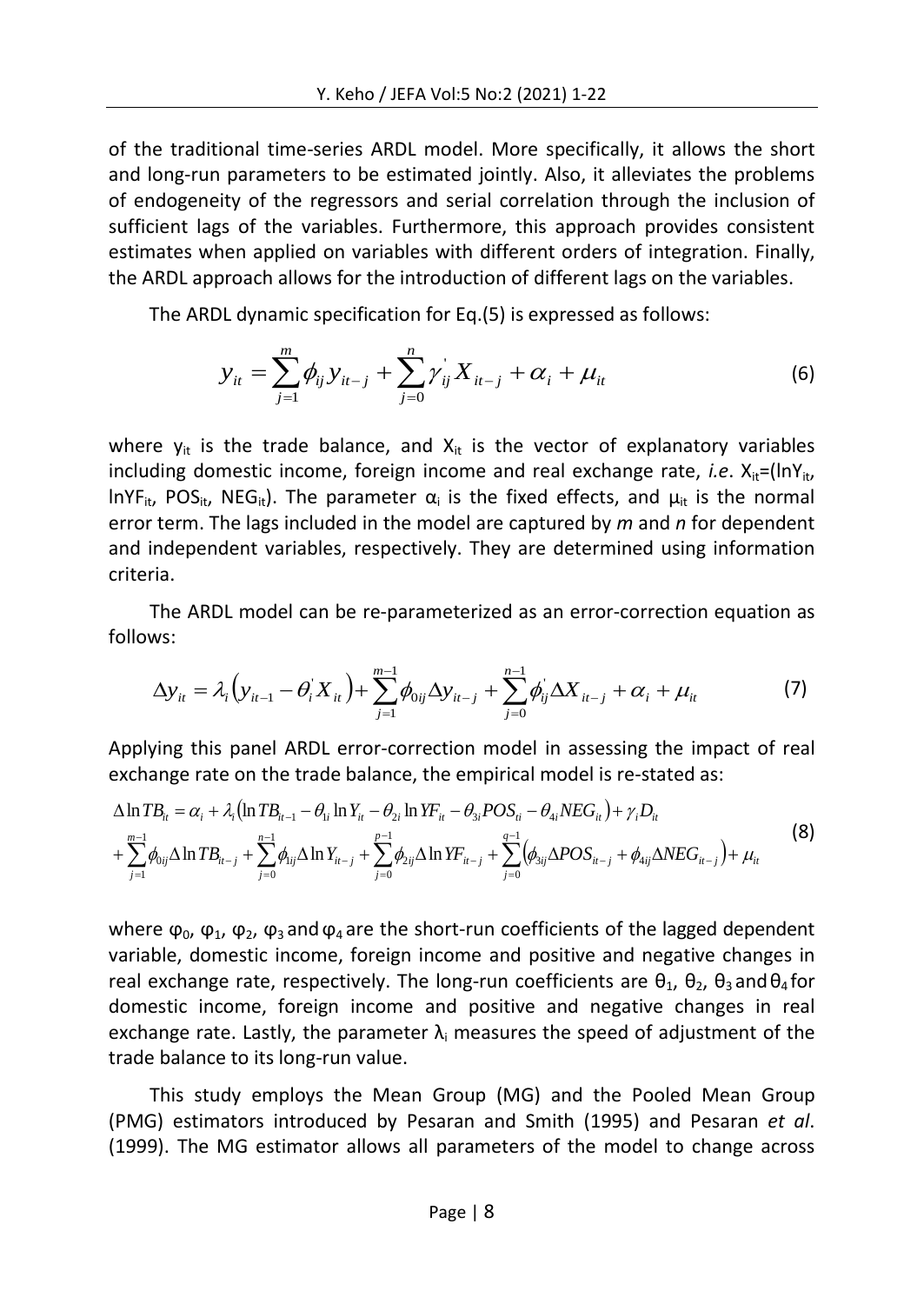countries in the short and long-run. It estimates the model for each country and computes the coefficients for the whole panel as simple averages of the individual coefficients. On the other hand, the PMG estimator constrains the long-run coefficients to be homogeneous, while allowing the short-run coefficients, the speed of adjustment, and the error variance to vary across countries. According to Pesaran *et al*. (1999), under the null hypothesis of long-run homogeneity, the PMG estimator is consistent and more efficient as compared to the MG estimator. The Hausman test was used to test whether there is a significant difference between PMG and MG estimates.

The panel nonlinear ARDL error-correction model allows us to test the existence of asymmetry in the relationship between real exchange rate and trade balance. In particular, the long-run symmetry can be tested by means of Wald test of the null hypothesis that  $\theta_{3i} = \theta_{4i}$  in Eq. (8). The short-run symmetry can equally be tested by using a Wald test of the null hypothesis that  $\varphi_{3ii} = \varphi_{4ii}$ , for all *j*. Eq. (8) is reduced to the traditional panel linear ARDL error-correction model if both null hypotheses of short-run and long-run symmetry cannot be rejected.

## **3.3. Data Description**

The study uses annual time series data covering the period 1975-2017. The analysis includes seven member countries of the West African Economic and Monetary Union (WAEMU), namely: Benin, Burkina Faso, Cote d'Ivoire, Mali, Niger, Senegal, and Togo. The dependent variable of the study is trade balance defined as exports divided by imports. An increase in this ratio reflects an improvement in the trade balance. The explanatory variables are domestic real GDP in constant US dollar as a proxy for domestic income, world real GDP in constant US dollar as a proxy for foreign income, and the real effective exchange rate. All variables were transformed into natural logarithm in the empirical analysis. Data on the trade balance, domestic real GDP, and world real GDP were extracted from the 2019 World Development Indicators database of the World Bank. Data on the real effective exchange rate (RER) were retrieved from the Central Bank of West African States (BCEAO). The real effective exchange rate is such that an increase (decrease) signifies a real appreciation (depreciation) of the domestic currency. We decompose the real effective exchange rate into positive (POS) and negative (NEG) changes using Eq.(3) and Eq.(4). Positive and negative changes cover 48.3% and 51.7% of the sample, respectively.

Table 1 displays the descriptive statistics and correlation matrix among the variables. This Table shows a wide disparity among countries. For instance,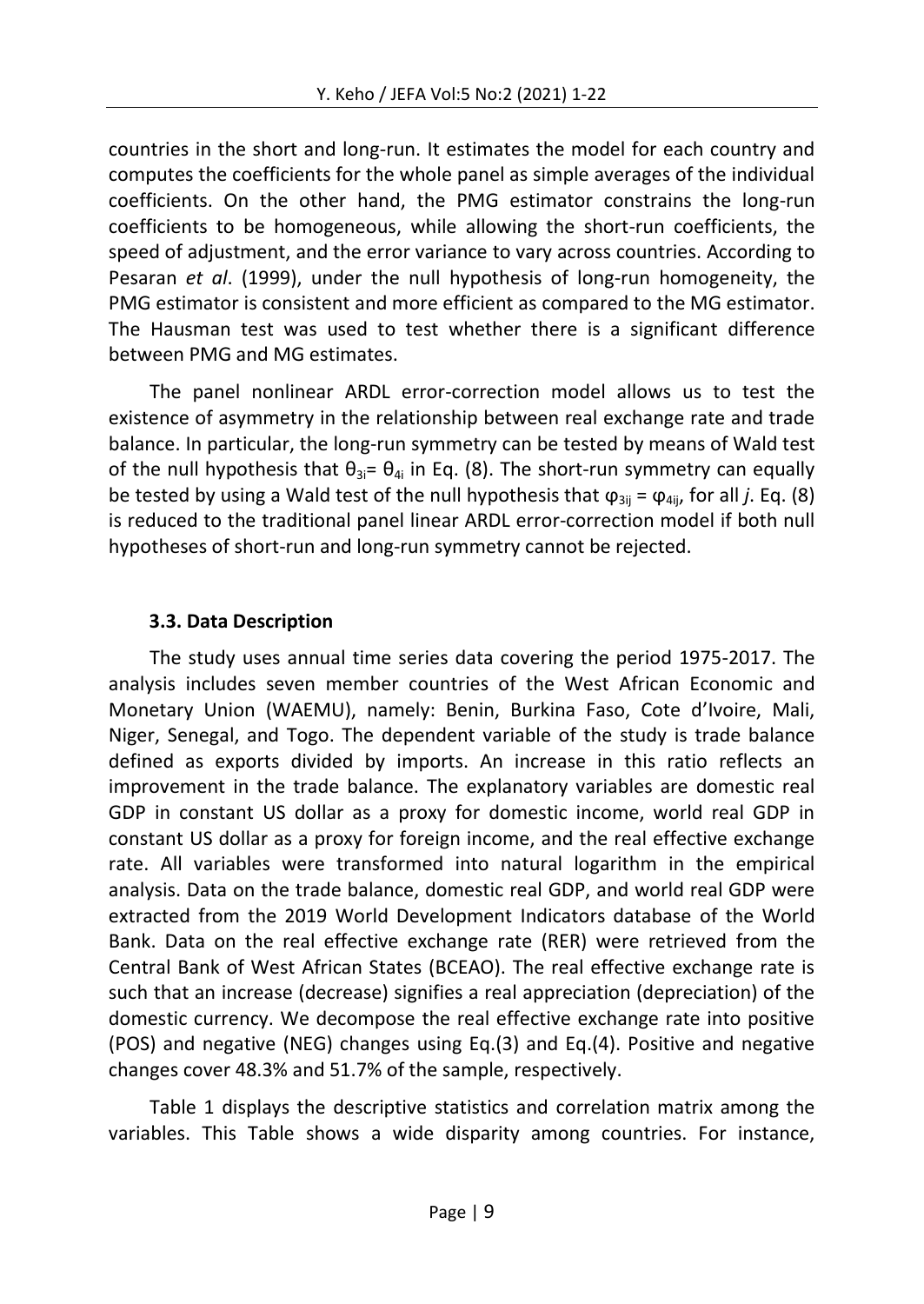domestic income averages 22.467 and ranges between 21.107 and 24.399. Over the sample period, real exchange rate appreciation averages 34.9% while depreciation averages 70.7%. Based on the standard deviation, domestic income is more volatile than the other variables under study.

The correlation matrix shows that the trade balance is positively and significantly associated with domestic income, foreign income and positive changes in real exchange rate (POS), while negatively correlated with negative changes (NEG). The correlation matrix also shows a high level of correlation between foreign income (YF) and real exchange rate changes (POS and NEG) with correlation values of 0.836 and -0.940, respectively. For this reason, we disregard foreign income from the empirical analysis.

| <b>Variables</b>                   | <b>InTB</b> | <b>InY</b>            | <b>InYF</b> | <b>POS</b> | <b>NEG</b> |  |  |
|------------------------------------|-------------|-----------------------|-------------|------------|------------|--|--|
| <b>Panel A: Summary statistics</b> |             |                       |             |            |            |  |  |
| Mean                               | 4.205       | 22.467                | 31.415      | 0.349      | $-0.707$   |  |  |
| Median                             | 4.227       | 22.351                | 31.406      | 0.336      | $-0.894$   |  |  |
| Maximum                            | 4.986       | 24.399                | 32.015      | 0.967      | 0.000      |  |  |
| Minimum                            | 3.193       | 21.107                | 30.772      | 0.000      | $-1.402$   |  |  |
| Std. dev.                          | 0.352       | 0.792                 | 0.363       | 0.234      | 0.412      |  |  |
| <b>Panel B: Correlation matrix</b> |             |                       |             |            |            |  |  |
| InTB                               | 1.000       |                       |             |            |            |  |  |
| InY                                | 0.515       | 1.000                 |             |            |            |  |  |
| InYF                               | 0.155       | $0.512$ <sup>*</sup>  | 1.000       |            |            |  |  |
| <b>POS</b>                         | $0.419*$    | $0.642*$              | $0.836^{*}$ | 1.000      |            |  |  |
| <b>NEG</b>                         | $-0.090$    | $-0.422$ <sup>*</sup> | $-0.940$    | $-0.744$   | 1.000      |  |  |

**Table 1.** Descriptive Statistics and Correlation Matrix

*Note***:** TB, Y, YF, POS and NEG denote trade balance, real GDP, world real GDP, positive and negative partial sums of real effective exchange rate, respectively. (\*) indicates statistical significance at the 5% level.

#### **4. Results and Discussion**

Prior to estimating the effect of real exchange rate on the trade balance, we test for the order of integration of the variables. To this end, we employ the IPS test developed by Im *et al*. (2003) and the ADF-Fisher test suggested by Maddala and Wu (1999). The results presented in Table 2 suggest the presence of unit root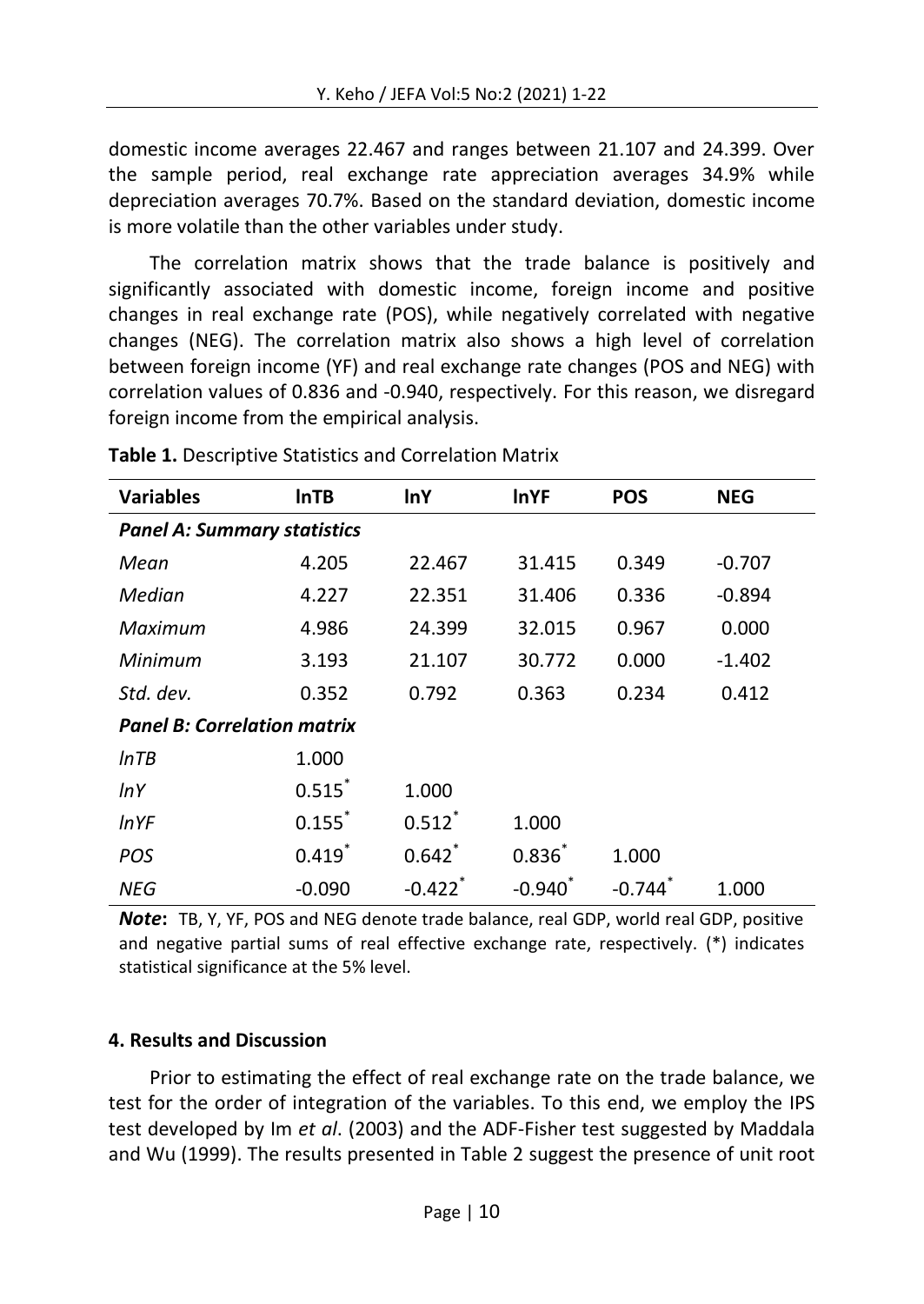for all variables at the 5 percent level of significance. However, when applied to the first differences of the variables, both IPS and ADF-Fisher tests reject the null hypothesis of unit root. Therefore, the variables under study can be regarded as being integrated of order one. Consequently, it is necessary to perform cointegration tests among them to check for the possible existence of a long-run relationship.

|            |                 | Level           | <b>First difference</b> |                 |  |  |
|------------|-----------------|-----------------|-------------------------|-----------------|--|--|
|            | <b>IPS test</b> | <b>ADF</b> test | <b>IPS test</b>         | <b>ADF</b> test |  |  |
| InTB       | $-0.834$        | 24.386          | $-13.364$               | 161.200         |  |  |
|            | [0.201]         | [0.041]         | [0.000]                 | [0.000]         |  |  |
| <b>InY</b> | 8.451           | 0.111           | $-12.328$ <sup>*</sup>  | 148.615         |  |  |
|            | [1.000]         | [1.000]         | [0.000]                 | [0.000]         |  |  |
| <b>POS</b> | 1.120           | 8.641           | $-11.182$ <sup>*</sup>  | 137.782         |  |  |
|            | [0.868]         | [0.853]         | [0.000]                 | [0.000]         |  |  |
| <b>NEG</b> | 0.503           | 7.668           | $-13.913$               | 169.632         |  |  |
|            | [0.692]         | [0.905]         | [0.000]                 | [0.000]         |  |  |

## **Table 2.** Results of Panel Unit Root Tests

*Notes***:** TB, Y, and RER, denote trade balance, domestic real GDP, and real effective exchange rate, respectively. The tests equations include individual effects and *p-values* are given in brackets. Optimal lag length was determined using AIC with a maximum of 5. The asterisk  $\check{\phantom{a}}$  denotes rejection of the null hypothesis of unit root at the 5% significant level.

As the second step of the empirical analysis, we employ Pedroni (1999) residual-based test for cointegration. The results summarised in Table 3 show that six of the seven test statistics support the existence of a long-run relationship among the variables at the 5 percent level of significance.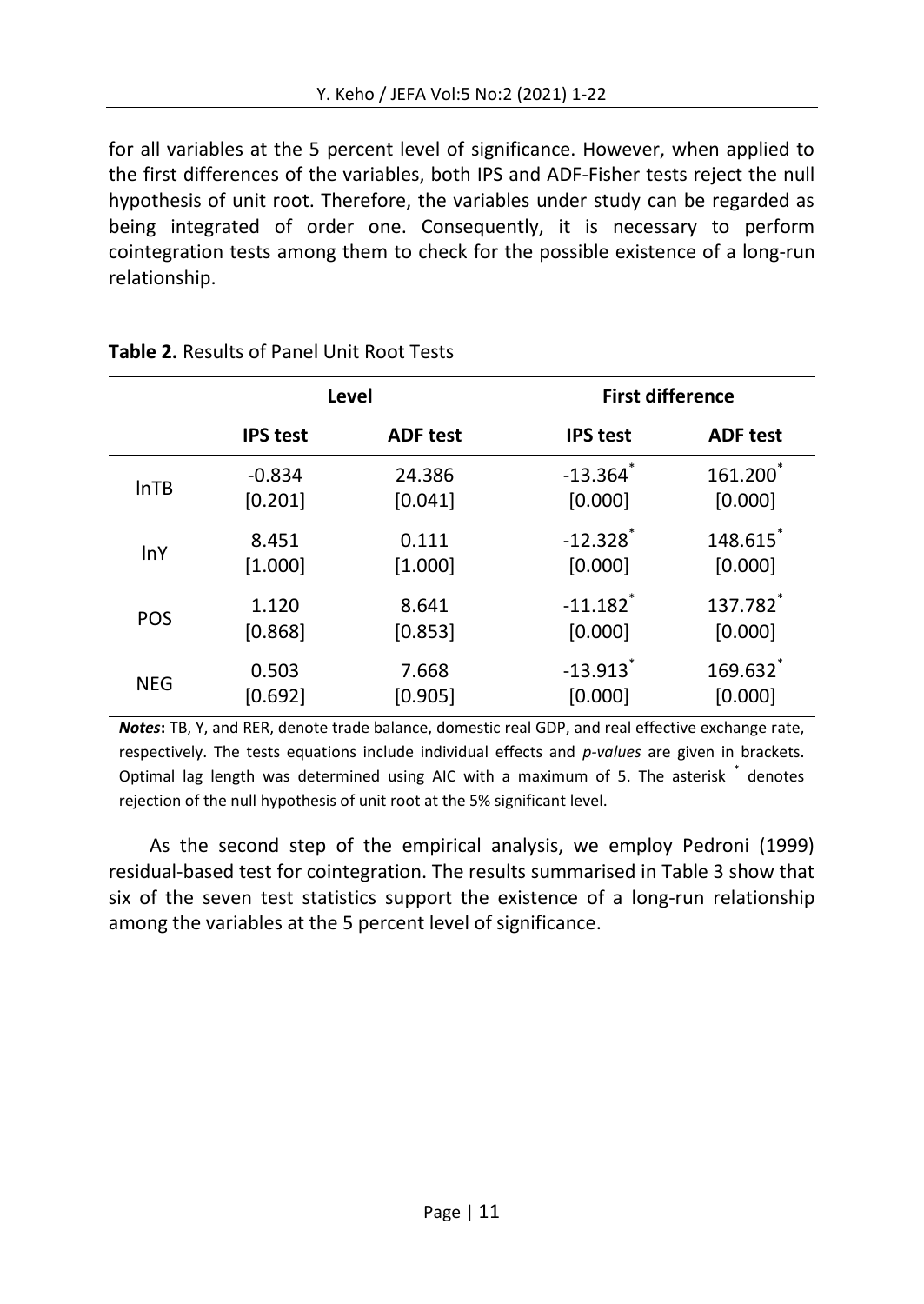| <b>Statistics</b>          | <b>Without trend</b>  |       | <b>With trend</b>     |       |  |
|----------------------------|-----------------------|-------|-----------------------|-------|--|
|                            | <b>Statistic</b>      | Prob. | <b>Statistic</b>      | Prob. |  |
| Within-dimension           |                       |       |                       |       |  |
| Panel v-Statistic          | 0.151                 | 0.439 | $-1.039$              | 0.850 |  |
| Panel rho-Statistic        | $-2.912$ <sup>*</sup> | 0.001 | $-2.262$ <sup>*</sup> | 0.011 |  |
| <b>Panel PP-Statistic</b>  | $-4.576$              | 0.000 | $-5.816$              | 0.000 |  |
| Panel ADF-Statistic        | $-3.502$ <sup>*</sup> | 0.002 | $-5.362$ *            | 0.000 |  |
| <b>Between dimension</b>   |                       |       |                       |       |  |
| Group rho-Statistic        | $-2.419$ *            | 0.007 | $-1.171$              | 0.120 |  |
| <b>Group PP-Statistic</b>  | $-5.718$ <sup>*</sup> | 0.000 | $-6.699$ <sup>*</sup> | 0.000 |  |
| <b>Group ADF-Statistic</b> | $-3.949$ <sup>*</sup> | 0.000 | $-5.121$ <sup>*</sup> | 0.000 |  |

**Table 3.** Results of Pedroni Panel Cointegration Tests

*Note***:** The lag orders are chosen by Akaike information criterion with a maximum set to five. The asterisks \* and \*\* denote significance at the 5% and 10% levels, respectively.

To affirm further about the existence of a long-run relationship among the variables, Johansen and Juselius (1990) cointegration test was conducted. As shown in Table 4, both Trace and Max-Eigen statistics identify one cointegrating vector in the whole panel. Therefore, the overall results of cointegration tests conclude that there is a long-run relationship between trade balance, domestic income and real exchange rate.

| <b>Hypothesis</b> | <b>Trace test</b> |       | <b>Max-Eigen test</b> |       |  |
|-------------------|-------------------|-------|-----------------------|-------|--|
|                   | Fisher stat.      | Prob. | Fisher stat.          | Prob. |  |
| $r = 0$           | 55.89             | 0.000 | 64.82                 | 0.000 |  |
| $r=1$             | 11.78             | 0.624 | 9.799                 | 0.776 |  |
| $r=2$             | 7.489             | 0.914 | 6.409                 | 0.955 |  |
| $r = 3$           | 6.849             | 0.940 | 6.849                 | 0.940 |  |

**Table 4.** Johansen Cointegration Test Results

*Note***:** \* denotes rejection of the null hypothesis at the 5% significance level. The model includes a time trend variable.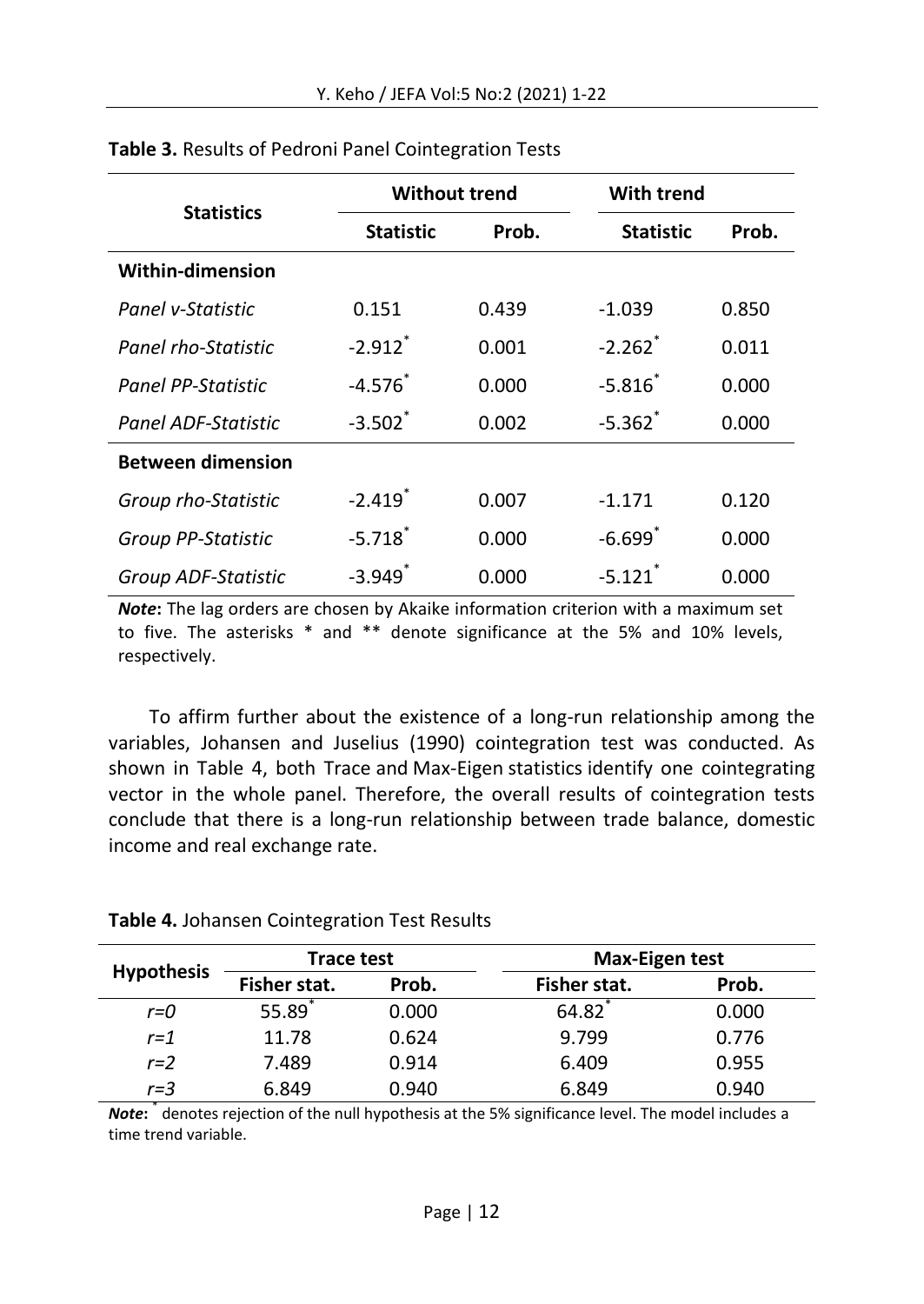The next step of our analysis is to estimate the long and short-run coefficients associated to explanatory variables. As previously stated, the panel ARDL model was estimated using the Pooled Mean Group (PMG) and the Mean Group (MG) estimators. The results are summarized in Table 5. As the PMG estimator is only consistent and efficient when the long-run coefficients are the same across countries (long-run homogeneity), we test this restriction using the Hausman test. The results reported in Panel B of Table 5 indicate that the null hypothesis of homogeneity restriction cannot be rejected (χ 2 (3)=1.930 with *pvalue*=0.586). Thus, the PMG estimator is more efficient and preferable to the MG estimator. In what follows we therefore focus on the PMG results.

The results reveal that in the long-run, positive and negative changes in the real exchange rate have significant negative impacts on the trade balance. The long-run coefficient on NEG is -1.118, implying that a 1% decrease in the real exchange rate results in a 1.118% increase in the trade balance. The long-run effect of positive changes is -0.489, implying that a 1% increase in the real exchange rate leads to a 0.489% decrease in the trade balance. The test for symmetry reports F-statistic of 18.752 with a *p-value* of 0.000, indicating the rejection of the null hypothesis of symmetric long-run effect of the real exchange rate on the trade balance. Consequently, these findings suggest that the trade balance responds stronger to depreciations in the real exchange rate than to appreciations. This finding confirms those of Bahmani-Oskooee and Fariditavana (2016) and Iyke and Ho (2017) who found that real appreciations and depreciations have distinct impacts on the trade balance. Further, the coefficient on domestic income is negative and significant, indicating that increases in domestic income will worsen the trade balance in the long-run.

In terms of the short-run dynamics, the results reported in panel C of Table 5 show that domestic income and real exchange rate do not have significant impact on the trade balance. This finding is not consistent with the J-curve relationship between the trade balance and the real exchange rate. The error-correction coefficient which represents the speed of convergence is negative and significant, providing additional evidence of a long-run relationship between the variables.

Table 6 shows the short-run results for individual country estimation based on the PMG estimator. From this Table, it can be noted that a significant long-run relationship exists between the variables for five out of the seven countries as evidenced by negative and significant error-correction terms. The effects of domestic income and real exchange rate on the trade balance yield mixed results. Domestic income has a negative effect on the trade balance in Burkina Faso and Cote d'Ivoire. This finding may be attributed to the fact that these countries have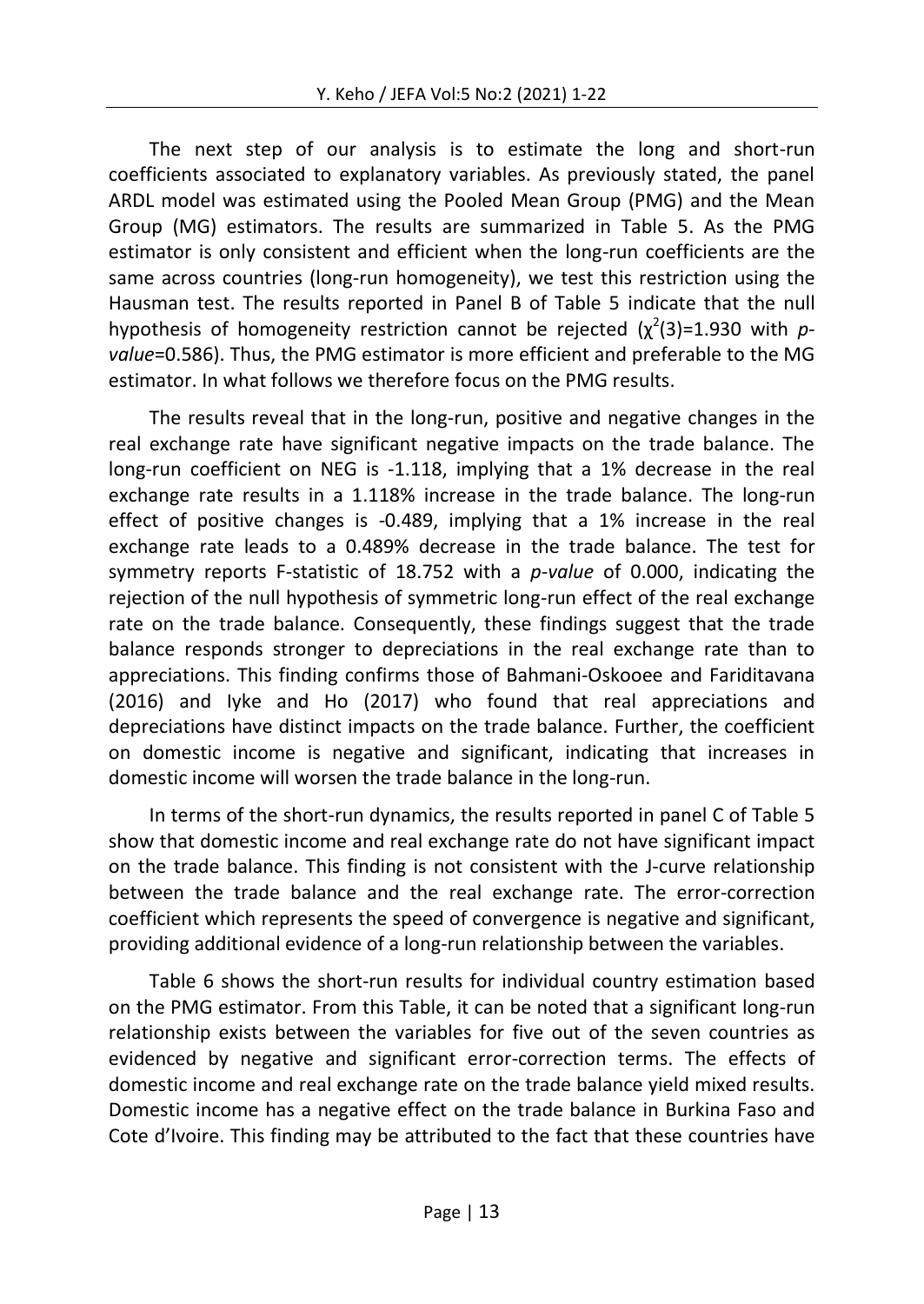propensity for imported goods and services whenever their incomes increase, as argued by the Keynesian theory. Conversely, domestic income has a positive effect on the trade balance in Senegal. A one percent increase in gross domestic product is associated with 0.84 percent increase in the trade balance. Based on these findings, Senegal needs to stimulate its economic growth to improve its trade balance whereas Burkina Faso and Cote d'Ivoire should reduce their imports.

| <b>Variables</b>                       | <b>PMG</b>     |          |       | <b>MG</b>             |          |       |
|----------------------------------------|----------------|----------|-------|-----------------------|----------|-------|
|                                        | Coef.          | t-stat.  | Prob. | Coef.                 | t-stat.  | Prob. |
| Panel A: Long-run Coefficients         |                |          |       |                       |          |       |
| InY                                    | $-0.400$       | -4.933   | 0.000 | $-0.508$              | $-3.574$ | 0.000 |
| POS                                    | $-0.489$       | $-2.510$ | 0.012 | 2.614                 | 0.927    | 0.354 |
| <b>NEG</b>                             | $-1.118$       | $-6.261$ | 0.000 | $-0.227$              | $-0.308$ | 0.758 |
| <b>Panel B: Diagnostic Tests</b>       |                |          |       |                       |          |       |
| Hausman Test                           | 1.930 [0.586]  |          |       |                       |          |       |
| Test for Long-run Symmetry             | 18.752 [0.000] |          |       |                       |          |       |
| <b>Panel C: Short-run Coefficients</b> |                |          |       |                       |          |       |
| $ECT_{t-1}$                            | $-0.414$       | $-3.390$ | 0.000 | $-0.727$ <sup>*</sup> | $-4.095$ | 0.000 |
| $\Delta TB_{t-1}$                      | $-0.051$       | $-0.552$ | 0.581 | 0.110                 | 1.015    | 0.310 |
| $\Delta TB_{t-2}$                      | $-0.025$       | $-0.223$ | 0.823 | 0.048                 | 0.414    | 0.679 |
| $\Delta ln Y_t$                        | $-0.207$       | $-0.531$ | 0.595 | $-0.057$              | $-0.142$ | 0.886 |
| $\triangle POS_{t}$                    | 0.004          | 0.008    | 0.993 | 0.116                 | 0.205    | 0.837 |
| $\triangle NEG_{t}$                    | 0.008          | 0.061    | 0.951 | $-0.076$              | $-0.402$ | 0.687 |
| D94                                    | $-0.116$       | $-2.208$ | 0.028 | $-0.136$              | -2.867   | 0.004 |
| Intercept                              | 5.368          | 3.396    | 0.000 | 9.224                 | 5.521    | 0.000 |

**Table 5.** Estimation Results from PMG and MG Estimators

*Note***:** The dependent variable is the trade balance (TB) defined as log(100\*X/M), where X and M denote exports and imports, respectively. Y is domestic real GDP, POS and NEG denote positive and negative partial sums of real effective exchange rate, respectively. The lag structure is ARDL(3,1,1,1) based on AIC selection with maximum lag set to 3. The model includes a dummy variable D94 taking value 1 from 1994 to 2017 and zero otherwise. The asterisks  $^{*}$  and  $^{**}$  indicate significance at 5% and 10% levels, respectively. Under the long-run slope homogeneity, the Hausman test reports the chi2 test statistic and the corresponding *p-value* for systematic differences in coefficients of the PMG estimator vs. the MG estimator.

With regard to the real exchange rate, the coefficient on NEG is negative and significant in Senegal. This implies that a real depreciation of the real effective exchange rate will improve the Senegal's trade balance. Meanwhile, the coefficient on NEG is positive in the case of Mali, implying that a real depreciation of the real effective exchange rate will deteriorate its trade balance. The coefficient on POS is negative in Burkina Faso and positive in Niger. Therefore,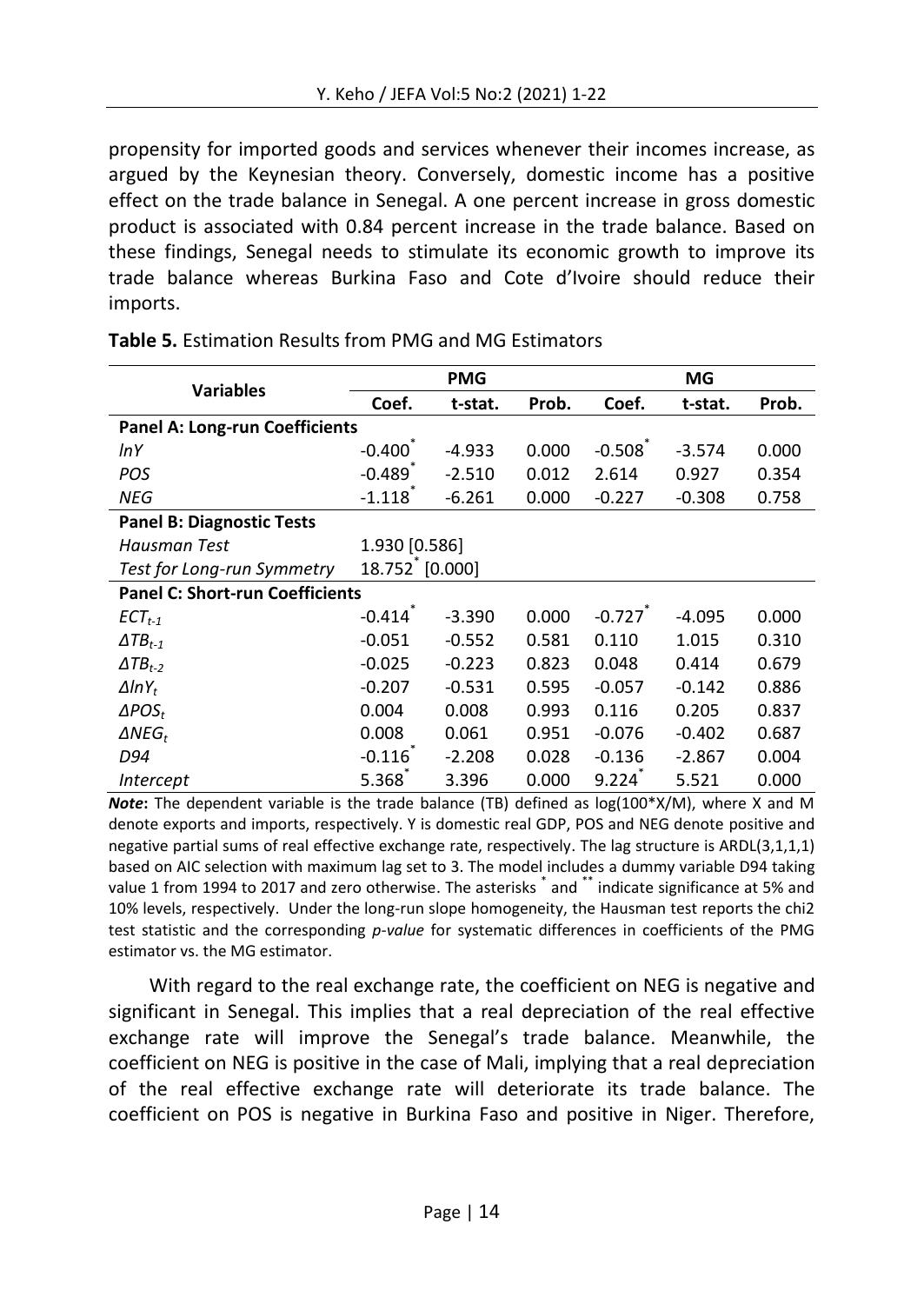appreciation of the real exchange rate will improve the trade balance of Niger while deteriorating that of Burkina Faso.

| Country             | $ECT_{t-1}$           | $\Delta$ lnY <sub>t</sub> | $\Delta$ POS <sub>t</sub> | $\Delta$ NEG <sub>t</sub> | D94                   | Intercept            |
|---------------------|-----------------------|---------------------------|---------------------------|---------------------------|-----------------------|----------------------|
| <b>Benin</b>        | $-0.855$ *            | 0.552                     | 0.337                     | 0.118                     | 0.004                 | 10.484               |
|                     | $(-4.906)$            | (0.919)                   | (0.394)                   | (0.345)                   | (0.065)               | (4.246)              |
| <b>Burkina Faso</b> | 0.058                 | $-2.320^{*}$              | $-1.802$ **               | $-0.246$                  | 0.045                 | $-0.554$             |
|                     | (1.005)               | $(-3.426)$                | $(-1.785)$                | $(-0.828)$                | (1.179)               | $(-0.797)$           |
| Cote d'Ivoire       | $-0.778$ <sup>*</sup> | $-0.489$ **               | $-0.158$                  | 0.044                     | $-0.211$ <sup>*</sup> | 10.918               |
|                     | $(-5.451)$            | $(-1.762)$                | $(-0.391)$                | (0.246)                   | $(-3.149)$            | (4.566)              |
| Mali                | $-0.482$ <sup>*</sup> | $-0.213$                  | $-0.776$                  | $0.519***$                | $-0.052$              | 5.955                |
|                     | $(-4.197)$            | $(-0.612)$                | $(-0.973)$                | (1.907)                   | $(-0.914)$            | (3.956)              |
| <b>Niger</b>        | $-0.387$ *            | $-0.029$                  | $1.928^{*}$               | 0.346                     | $-0.364^{*}$          | $4.991$ <sup>*</sup> |
|                     | $(-3.097)$            | $(-0.077)$                | (2.036)                   | (1.006)                   | $(-3.598)$            | (2.883)              |
| Senegal             | $-0.244$ <sup>*</sup> | $0.840^{*}$               | 0.602                     | $-0.520$                  | $-0.122$ <sup>*</sup> | $3.141$ <sup>*</sup> |
|                     | $(-2.767)$            | (2.263)                   | (1.297)                   | $(-2.957)$                | $(-2.657)$            | (2.413)              |
| Togo                | $-0.209$              | 0.206                     | $-0.104$                  | $-0.203$                  | $-0.109$              | 2.642                |
|                     | $(-1.428)$            | (0.501)                   | $(-0.139)$                | $(-0.564)$                | $(-1.192)$            | (1.408)              |

**Table 6.** Country-level short run results from PMG estimator

*Note***:** The dependent variable is ∆TB=∆log(X)-∆log(/M), where X and M are exports and imports, respectively. Y is domestic real GDP, POS and NEG denote positive and negative partial sums of real effective exchange rate, respectively. The lag structure is ARDL(3,1,1,1) based on AIC selection with maximum lag set to 3. The model includes a dummy variable (D94) taking value 1 from 1994 to 2017 and zero otherwise. The asterisks \* and \*\* indicate significance at 5% and 10% levels, respectively.

# **5. Conclusion**

This study was motivated by the mixed evidence from the existing empirical literature on the relationship between real exchange rate and trade balance. The relationship was found to be positive in some studies and non-significant or even negative in others. The mixed results may be attributed to country-specific characteristics, dataset, estimation techniques and the restrictive assumption that the nexus between the two variables is linear. It is on this background that this study applies the nonlinear ARDL model developed by Shin *et al.* (2014) to examine the asymmetric impact of real exchange rate on the trade balance in a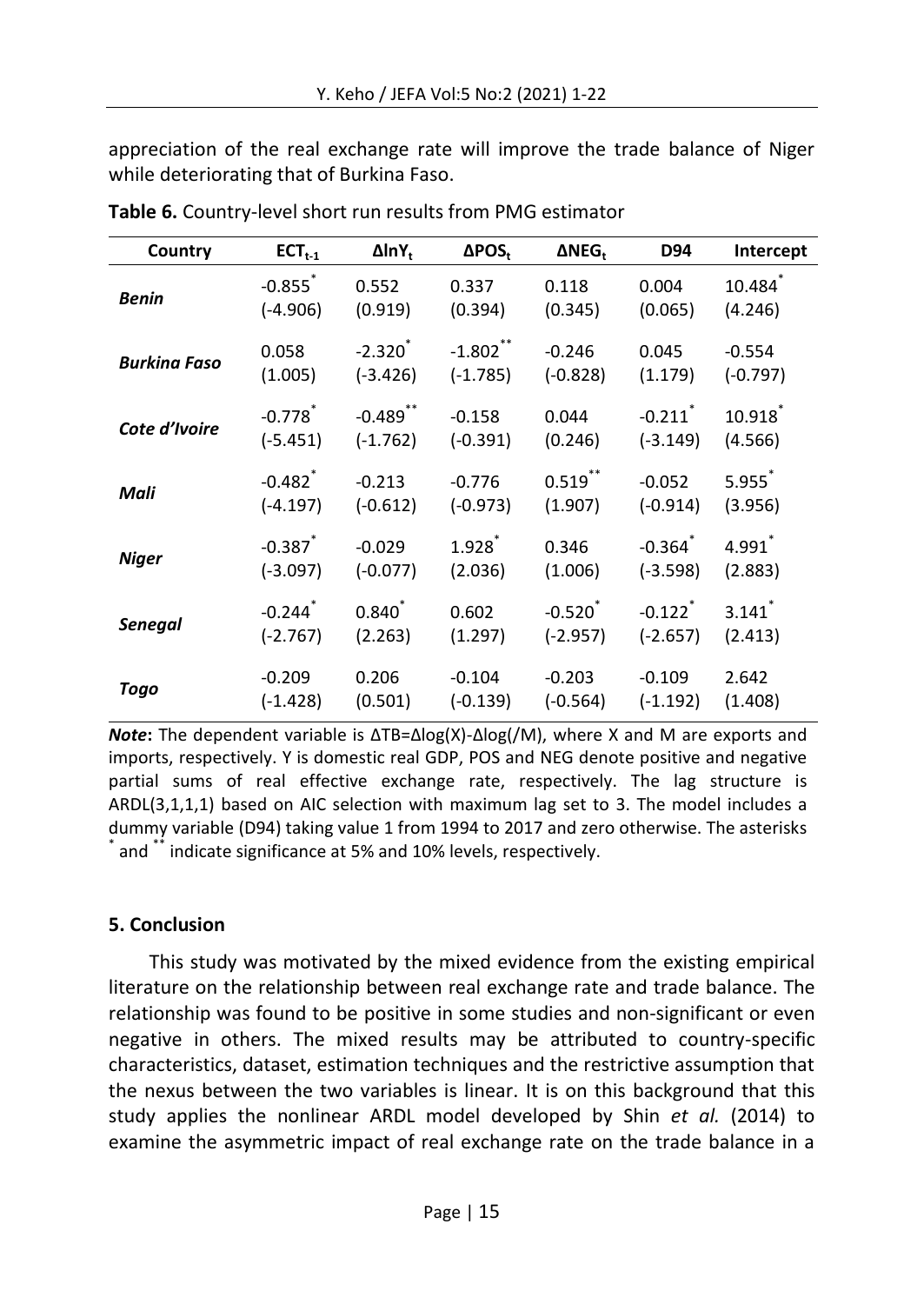panel comprising seven countries of the West African Economic and Monetary Union (WAEMU) over the period 1975-2017. The trade balance was defined as the ratio of exports to imports. The control variables were the real effective exchange rate and real gross domestic product as measure for domestic income. By relying on the concept of partial sum, we decomposed the real effective exchange rate into positive and negative changes and estimated their respective effects on the trade balance. As estimation technique, we employed the Pooled Mean Group (PMG) estimator to derive the long and short-run responses of the trade balance to the real exchange rate changes. This panel estimation method deals with both endogeneity and cross-country heterogeneity. The results from the Hausman test showed that PMG estimator was preferred over the Mean Group estimator.

The results from cointegration tests revealed that there is a long-run relationship between exchange rate, domestic income and trade balance. It was found that domestic income has a significant negative effect on the trade balance in the long-run. The results confirmed that the impact of the real exchange rate changes on the trade balance is asymmetric in the long-run. More specifically, real depreciations of the exchange rate significantly improve the trade balance, while real appreciations have significant worsening impacts. Such findings are consistent with the Marshall-Lerner condition. In the short-run, however, real exchange rate does not significantly impact on the trade balance, regardless of whether the exchange rate appreciates or depreciates.

The results for individual country estimation showed cross-country heterogeneity in the short- run relationship between real exchange rate and trade balance. It was found that the real exchange rate depreciation will significantly improve the Senegal's trade balance while worsening that of Mali. The results also revealed a negative relationship between the trade balance and domestic income in Burkina Faso and Cote d'Ivoire while a positive relation was found in the case of Senegal.

The findings of this study imply that real exchange rate can be used as a tool for correcting trade deficits in WAEMU area. However, as economic growth hurts the trade balance, policy efforts should be made towards import substitution strategies in order to reduce the demand for imports. To achieve this, WAEMU countries should create environment encouraging foreign direct investment. In many countries, the sectoral allocation of foreign direct investment inflows is predominated by services that are relatively less exportable while requiring import inputs to be produced. While attracting foreign direct investment, WAEMU countries should focus on FDI in sectors with better export performance and low import content.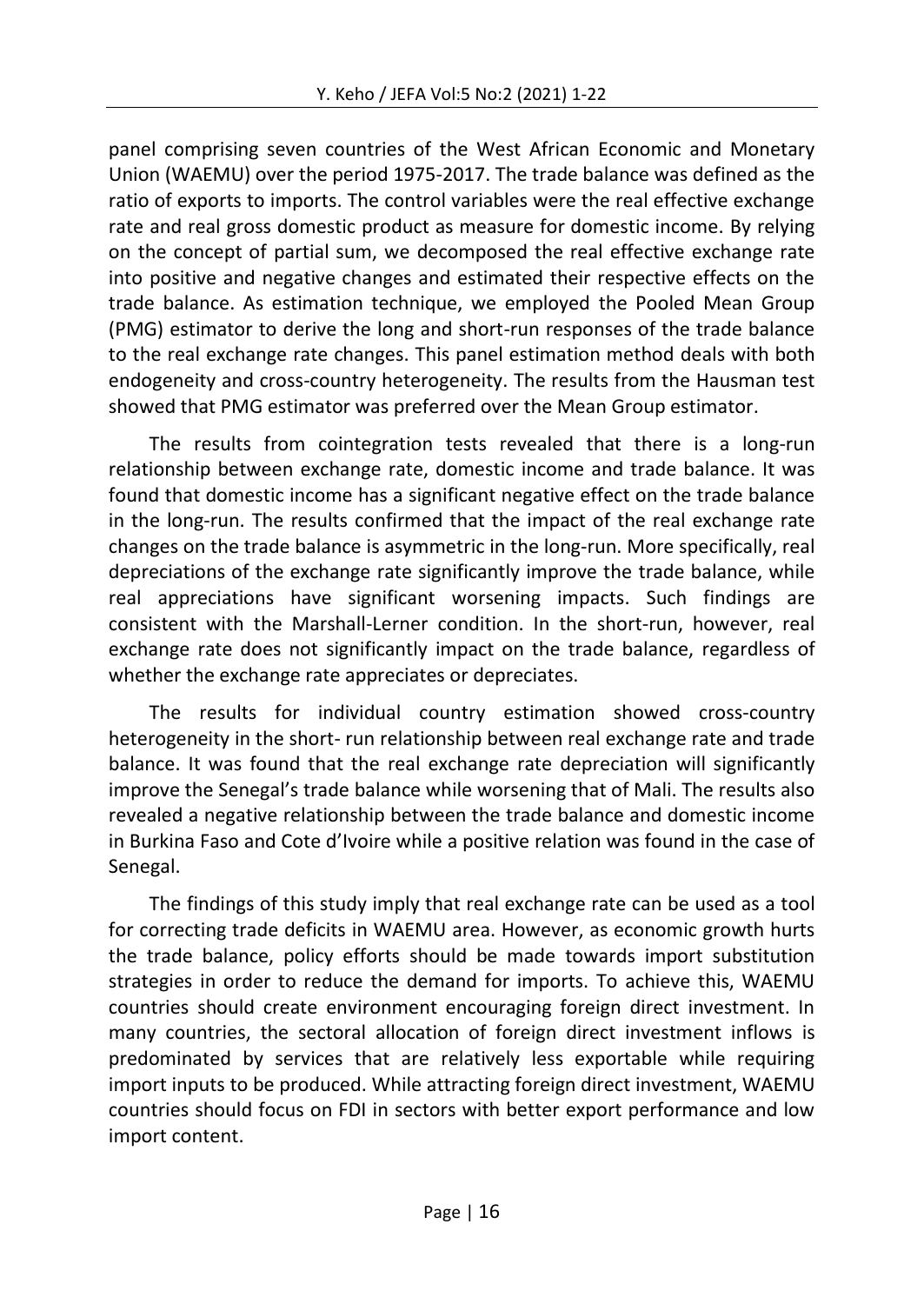This study is not free of shortcomings. First, we used the aggregate trade balance between WAEMU countries with the rest of the world. As each trade partner (France, UK, USA, China, Japan, etc.) of WAEMU countries has its nominal exchange rate, the impact of the exchange rate on the trade balance may vary across trade partners. The exchange rate depreciation may improve the trade balance with some countries, but at the same time, it may worsen the trade balance with others. Using aggregated trade data, the results may suffer from aggregation bias. Second, the nonlinear approach developed by Shin *et al.* (2014) used in this paper filters appreciations from depreciations. Such a decomposition implies a zero threshold model depending only on the direction of the real exchange rate growth (positive or negative). This approach could be improved by using threshold nonlinear ARDL model in which the real effective exchange rate is decomposed into large depreciations, large appreciations and small changes, depending upon the sign and size of real exchange rate growth. We intend to investigate these lines of research in future works.

#### **References**

- Adeniyi, O., Omisakin, O. & Oyinlola, A. (2011). Exchange Rate and Trade Balance in West African Monetary Zone: Is There a J-Curve? *The International Journal of Applied Economics and Finance,* 5(3), pp. 167-176.
- Akoto, L. & Sakyi, D. (2019). Empirical Analysis of the Determinants of Trade Balance in Post-liberalization Ghana. *Foreign Trade Review*, 54(3), 177-205. [https://doi.org/10.1177/0015732519851632](https://doi.org/10.1177%2F0015732519851632)
- Akpansung, A.O. & Babalola, S.J. (2013). Effects of Real Exchange Rate on Trade Balance: Empirical Evidence from Nigeria. *Asian Journal of Empirical Research*, 3(5), pp. 605-617.
- Alege, P.O. & Osabuohien, E.S. (2015). Trade-Exchange Rate Nexus in Sub-Saharan African Countries: Evidence from Panel Cointegration Analysis. *Foreign Trade Review*, 50(3), pp. 151-167[. https://doi.org/10.1177/0015732515589440](https://doi.org/10.1177%2F0015732515589440)
- Aliyu, A.J. & Tijjani, S.M. (2015). Asymmetric Cointegration between Exchange Rate and Trade Balance in Nigeria. *Cogent Economics & Finance*, 3(1), 1045213. http://dx.doi.org/10.1080/23322039.2015.1045213
- Anning, L., Riti, J.S., & Yapatake, K.T. (2015). Exchange Rate and Trade Balance in Ghana- Testing the Validity of the Marshall-Lerner Condition. *International Journal of Development and Emerging Economics,* 3(2), pp. 38-52.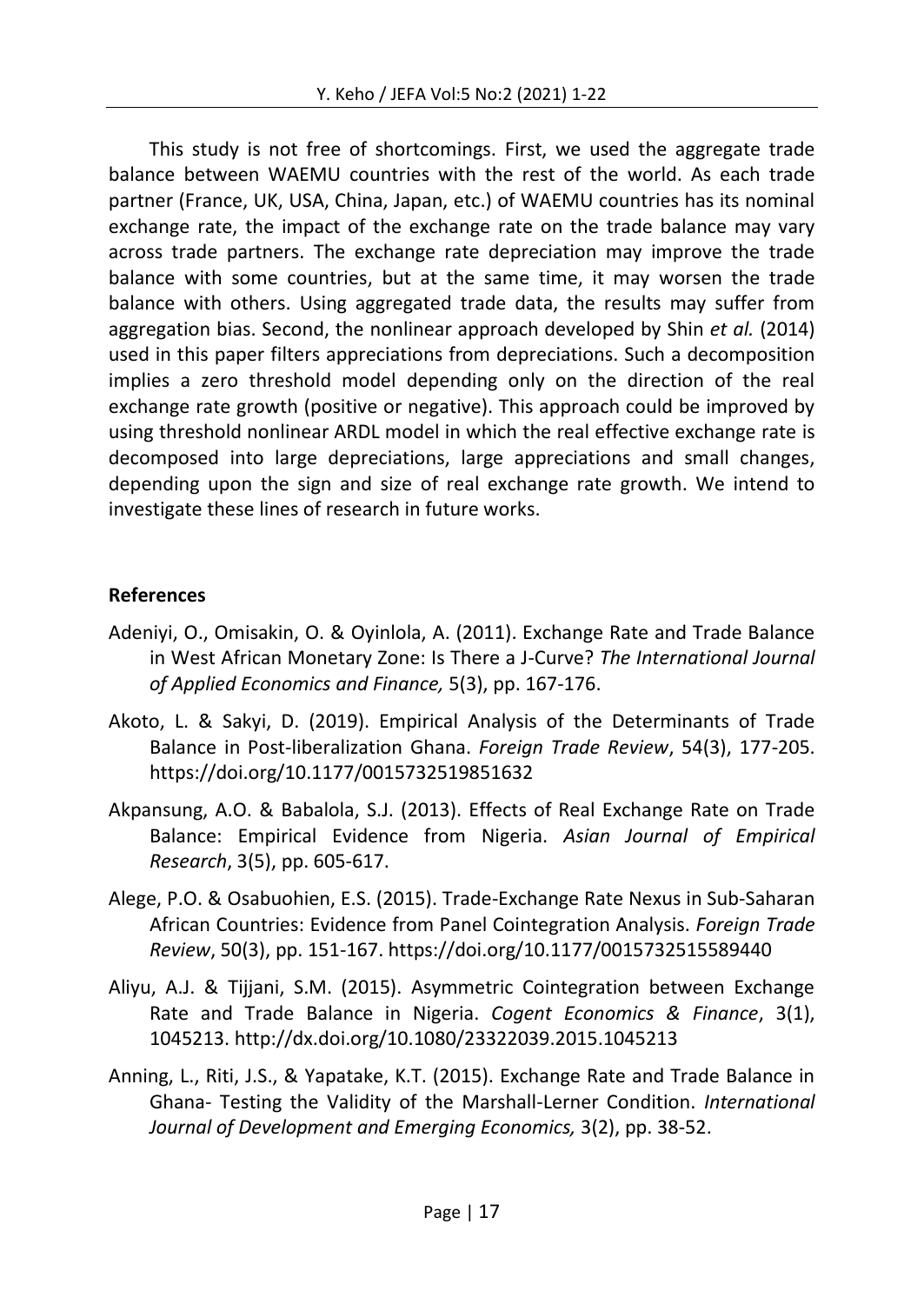- [Arize,](https://www.sciencedirect.com/science/article/pii/S1059056016301939#!) A.C., [Malindretos,](https://www.sciencedirect.com/science/article/pii/S1059056016301939#!) J., & [Igwe,](https://www.sciencedirect.com/science/article/pii/S1059056016301939#!) E.U. (2017). Do Exchange Rate Changes Improve the Trade Balance: An Asymmetric Nonlinear Cointegration Approach. *International Review of Economics & Finance*, [49\(](https://www.sciencedirect.com/science/journal/10590560/49/supp/C)C), 313-326. <https://doi.org/10.1016/j.iref.2017.02.007>
- Baharumshah, A.Z. (2001). The Effect of Exchange Rate on Bilateral Trade Balance: New Evidence from Malaysia and Thailand. *Asian Economic Journal*, 15(3), 291–312. https://doi.org[/10.1111/1467-8381.00135](https://www.researchgate.net/deref/http%3A%2F%2Fdx.doi.org%2F10.1111%2F1467-8381.00135)
- Bahmani-Oskoee, M. (2001). Nominal and Real Effective Exchange Rates of Middle Eastern Countries and Their Trade Performance. *Applied Economics*, 33(1), 103–111. [https://doi.org/10.1080/00036840122490.](https://doi.org/10.1080/00036840122490)
- Bahmani-Oskooee, M., & Gelan, A. (2012). Is there J-Curve Effect in Africa? *International Review of Applied Economics*, 26(1), 73-81.
- Bahmani-Oskooee, M., Ghodsi, S.H., & Halicioglu, F. (2017). UK Trade Balance with its Trading Partners: An Asymmetry Analysis. *Economic Analysis and Policy*, 56,188-199.<https://doi.org/10.1016/j.eap.2017.09.005>
- Bahmani-Oskooee, M., Amor, T.H., Maki, M., & Niroomand, F. (2019). On the Link between Real Effective Value of Tunisia's Dinar and its Sectoral Trade with the Rest of the World: New Evidence from Asymmetry Analysis. *[The](https://www.researchgate.net/journal/The-Quarterly-Review-of-Economics-and-Finance-1062-9769)  [Quarterly Review of Economics and Finance](https://www.researchgate.net/journal/The-Quarterly-Review-of-Economics-and-Finance-1062-9769)*, 73, pp. 111-118. <https://doi.org/10.1016/j.qref.2018.05.006>
- Bahmani-Oskooee, M., & Arize, A.C. (2020). Asymmetry Cointegration and the Jcurve: New Evidence from Africa. *Journal of Economic Studies*, 47(5), 969- 984.<https://doi.org/10.1108/JES-09-2018-0333>
- Bahmani-Oskooee, M., & Baek, J. (2016). [Do Exchange Rate Changes have](https://ideas.repec.org/a/eee/asieco/v45y2016icp15-30.html)  [Symmetric or Asymmetric Effects on the Trade Balance? Evidence from U.S.](https://ideas.repec.org/a/eee/asieco/v45y2016icp15-30.html)– [Korea Commodity Trade.](https://ideas.repec.org/a/eee/asieco/v45y2016icp15-30.html) *[Journal of Asian Economics](https://ideas.repec.org/s/eee/asieco.html)*, 45(C), pp. 15–30. <https://doi.org/10.1016/j.asieco.2016.06.001>
- Bahmani-Oskooee, M., & Fariditavana, H. (2015). Nonlinear ARDL Approach, Asymmetric Effects and the J-curve. *Journal of Economic Studies*, 42(3), 519– 530. https://doi.org[/10.1108/JES-03-2015-0042](https://www.researchgate.net/deref/http%3A%2F%2Fdx.doi.org%2F10.1108%2FJES-03-2015-0042)
- Bahmani-Oskooee, M., & Fariditavana, H. (2016). Nonlinear ARDL Approach and the J-Curve Phenomenon. *Open Economies Review*, 27(1), 51- 70. https://doi.org[/10.1007/s11079](https://econpapers.repec.org/scripts/redir.pf?u=https%3A%2F%2Fdoi.org%2F10.1007%252Fs11079-015-9369-5;h=repec:kap:openec:v:27:y:2016:i:1:p:51-70)–015-9369-5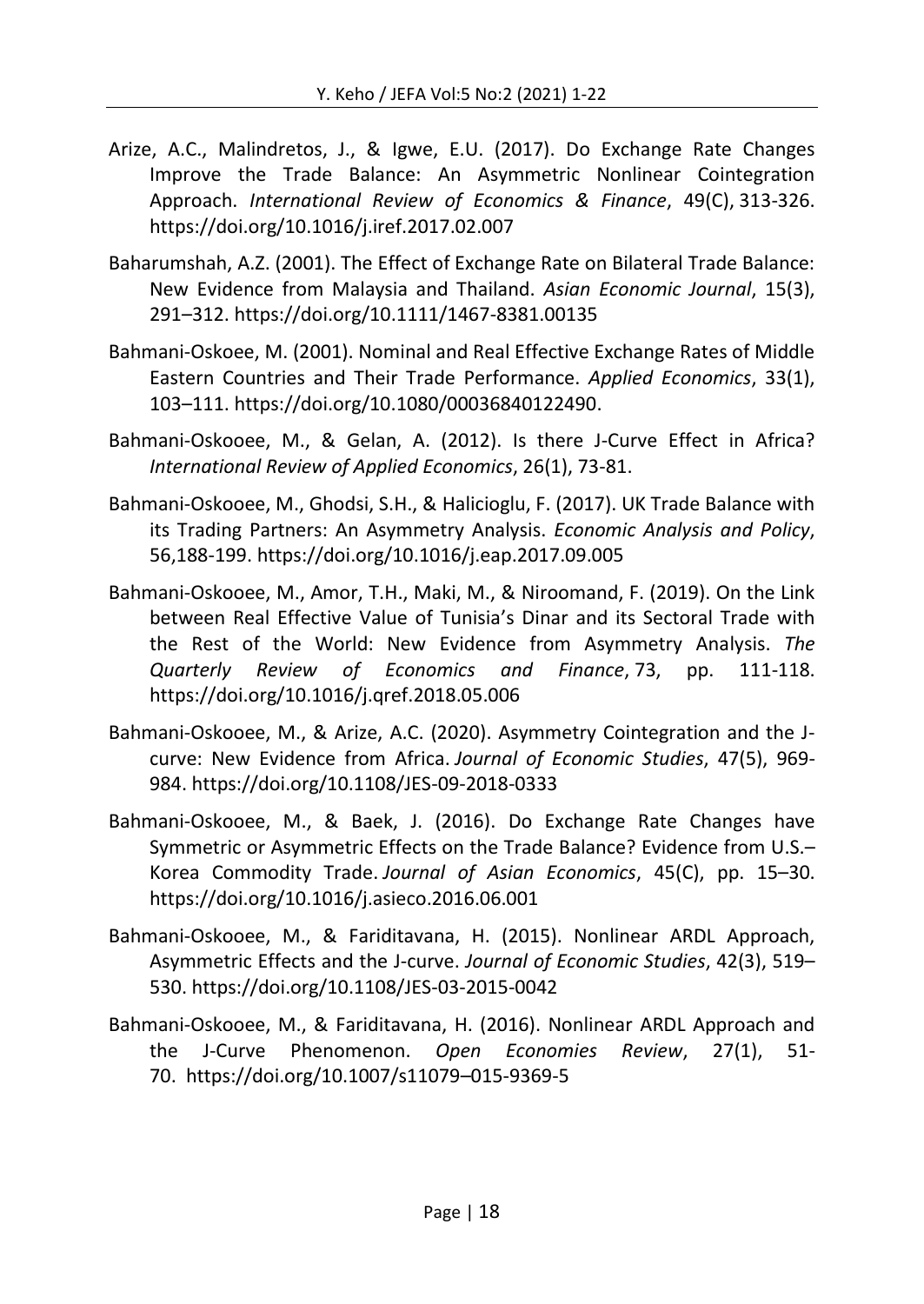- Bahmani-Oskooee, M., & Fariditavana, H. (2020). Asymmetric Cointegration and the J-Curve: New Evidence from Commodity Trade between the U.S. and Canada. *International Economics and Economic Policy, 17*(2), pp. 427-482.
- Bahmani-Oskooee, M., & Gelan, A. (2020). The South Africa-U.S. Trade and the Real Exchange Rate: Asymmetric Evidence from 25 Industries. *South African Journal of Economics*, 88(2), 186–203. https://doi.org[/10.1111/saje.](https://econpapers.repec.org/scripts/redir.pf?u=https%3A%2F%2Fdoi.org%2F10.1007%252Fs11079-015-9369-5;h=repec:kap:openec:v:27:y:2016:i:1:p:51-70)12242.
- Bahmani-Oskooee, M., & Kanitpong, T. (2017). Do Exchange Rate Changes have Symmetric or Asymmetric Effects on the Trade Balances of Asian Countries? *Applied Economics*, 49(46), pp. 4668-4678. https://doi.org/10.1080/00036846.2017.1287867
- Bawa, S., Abdul, R.M., Sani, Z. & Dauda, M. (2018). Testing the J-Curve Phenomenon in Nigeria: An ARDL Bounds Testing Approach. *West African Journal of Monetary and Economic Integration*, 18(1), 47–71.
- Ben Doudou, M., Nouira, R., Saafi, S., & Belhadj, A. (2020). Do Exchange Rate Changes have Threshold Effects on the Trade Balance? Evidence from Tunisia. *Economic Change and Restructuring*. https://doi.org/10.1007/s10644-020- 09306-4.
- Bussiere, M., Callegari, G., Ghironi, F., Sestieri, G., & Yamano, N. (2013). Estimating Trade Elasticities: Demand Composition and the Trade Collapse of 2008-2009. *American Economic Journal: Macroeconomics*, 5(3), pp. 118-151.
- Caporale, G. M., Gil-Alana, L., & Mudida, R. (2015). Testing the Marshall–Lerner Condition in Kenya. *South African Journal of Economics,* 83(2), 253–268.
- Enders, W., & Siklos, P.L. (2001). Cointegration and Threshold Adjustment. Journal of Business and Economic Statistics, 19(2), pp. 166-176. https://doi.org/10.1198/073500101316970395
- Genemo, K.B. (2017). Effect of Exchange Rate on Trade Balance in Major East African Countries: Evidence from Panel Cointegration. *European Business and Management*, 3(6), 95-104.<https://doi.org/10.11648/j.ebm.20170306.11>
- Halicioglu, F. (2008). The Bilateral J-Curve: Turkey versus her 13 Trading Partners. *Journal of Asian Economics*, 19(3), pp. 236-243. <https://doi.org/10.1016/j.asieco.2008.02.006>
- Hunegnaw, F.B., & Kim, S. (2017). Foreign Exchange Rate and Trade Balance Dynamics in East African Countries. *The Journal of International Trade & Economic Development*, 26(8), pp. 979-999. https://doi.org/10.1080/09638199.2017.1327611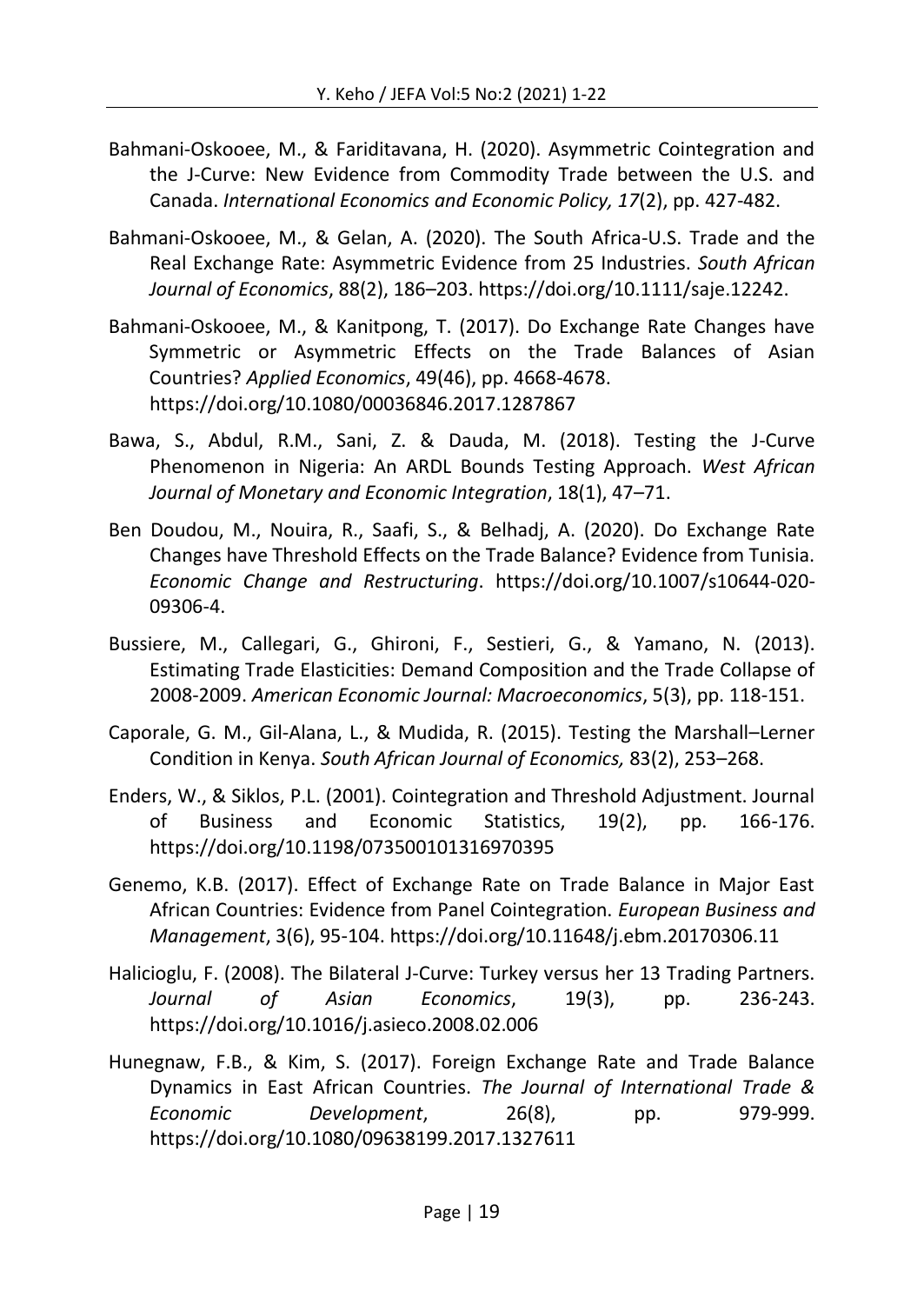- Igue, N.N., & Ogunleye, T.S. (2014). Impact of Real Exchange Rate on Trade Balance in Nigeria. *African Development Review*, 26(2), pp. 347-3578.
- Im, K.S., Pesaran, M.H., & Shin, Y. (2003). Testing for Unit Roots in Heterogeneous Panels. *Journal of Econometrics*, 115(1), 53–74. https://doi.org/10.1016/ S0304-4076(03)00092-7
- Iyke, N.B. & Ho, S.-Y. (2017). The Real Exchange Rate, the Ghanaian Trade Balance, and the J-curve. *Journal of African Business*, 18(3), 380–392.
- Iyke, N.B. & Ho, S.-Y. (2018). Nonlinear Effects of Exchange Rate Changes on the South African Bilateral Trade Balance. *The Journal of International Trade & Economic Development,* 27(3), pp. 350-363, https://doi.org/10.1080/09638199.2017.1378916
- Johansen, S., & Juselius, K. (1990). Maximum Likelihood Estimation and Inference on Cointegration with Applications to the Demand for Money. *Oxford Bulletin of Economics and Statistics*, 52(2), 169–210.
- Kamugisha, G., & Assoua, J. E. (2020). Effects of a Devaluation on Trade Balance in Uganda: An ARDL Cointegration Approach. *International Journal of Economics and Finance*, 12(7), 42–53. https://doi.org/10.5539/ijef.v12n7p42
- Keho, Y. (2021). Real Exchange Rate and Trade Balance Dynamics in Cote d'Ivoire. *International Journal of Economics and Financial Issues*, 11(1), 61–70.
- Lerner, A.P. (1944). *The Economics of Control: Principles of Welfare Economics*. London: Macmillan Company, N.Y.
- Loto, M.A. (2011). Does Devaluation Improve the Trade Balance of Nigeria: A Test of the Marshall Lerner Condition. *Journal of Economics and International Finance*, 3(11), pp. 624-633.
- Maddala, G. & Wu, S. (1999). A Comparative Study of Unit Root tests with Panel Data and a New Simple Test. *Oxford Bulletin of Economics and Statistics*, 61, 631–652.
- Magee, S.P. (1973). Currency Contracts, Pass Through, and Devaluation. *Brookings Papers of Economic Activity,* 1, pp. 303-325.
- Marshall, A. (1923). *Money, Credit and Commerce*. London: Macmillan & CO.
- Musila, J.W. & Newark, J. (2003). Does Currency Devaluation Improve the Trade Balance in the Long Run? Evidence from Malawi. *[African Development](https://www.researchgate.net/journal/1467-8268_African_Development_Review)  [Review](https://www.researchgate.net/journal/1467-8268_African_Development_Review)*, 15(2‐3), 339–352. https://doi.org[/10.1111/j.1467-8268.2003.00076.x](https://www.researchgate.net/deref/http%3A%2F%2Fdx.doi.org%2F10.1111%2Fj.1467-8268.2003.00076.x)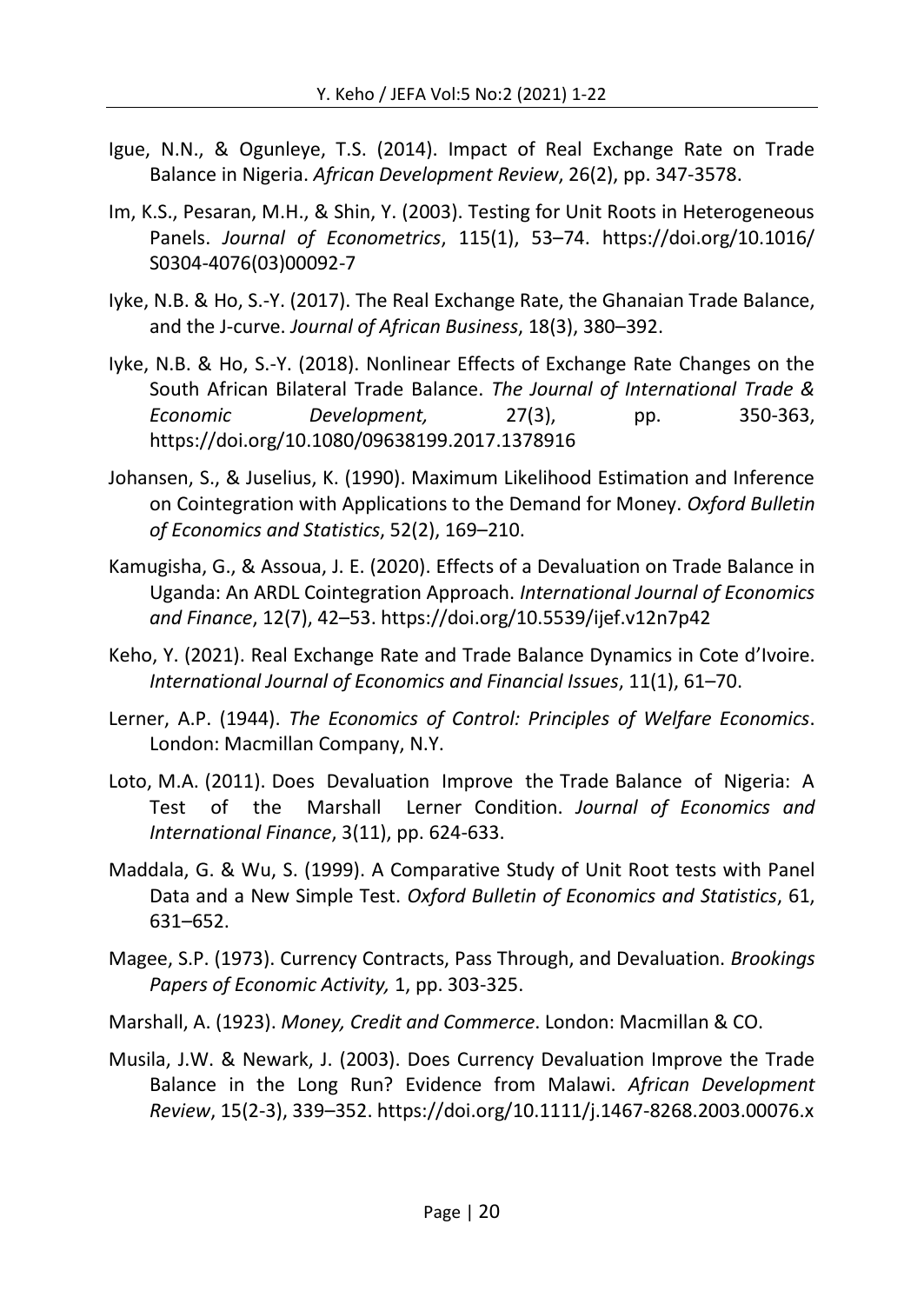- Narayan, P.K. (2006). Examining the Relationship between Trade Balance and Exchange Rate: The Case of China's Trade with the USA. *Applied Economics Letters*, 13(8), 507–510. https://doi.org[/10.1080/13504850500400488](https://doi.org/10.1080/13504850500400488)
- Nathaniel, S.P. (2020). Does Exchange Rate Have Asymmetric Impact on Trade Balance? Fresh Insights from Combined Cointegration. *Studies in Business and Economics*[, 15\(1\)](https://content.sciendo.com/view/journals/sbe/15/1/sbe.15.issue-1.xml), 259-269.<https://doi.org/10.2478/sbe-2020-0019>
- Nusair, S.A. (2017). The J-Curve Phenomenon in European Transition Economies: A Nonlinear ARDL Approach. *International Review of Applied Economics*, 31(1), 1-27.<https://doi.org/10.1080/02692171.2016.1214109>
- Pedroni, P. (1999). Critical Values for Cointegration Tests in Heterogeneous Panels with Multiple Regressors. *Oxford Bulletin of Economics and Statistics*, 61(S1), 653–670.<https://doi.org/10.1111/1468-0084.0610s1653>
- Olufemi, O. (2019). [Do Real Exchange Rate Changes have Symmetric or](https://ideas.repec.org/a/rfb/journl/v11y2019i1p14-23.html)  [Asymmetric Effects on Trade Balance in Nigeria? Evidence from Non-linear](https://ideas.repec.org/a/rfb/journl/v11y2019i1p14-23.html)  [ARDL Model.](https://ideas.repec.org/a/rfb/journl/v11y2019i1p14-23.html) *[The Review of Finance and Banking,](https://ideas.repec.org/s/rfb/journl.html)* 11(1), pp. 14-23.
- Pesaran, M.H., Shin, Y., & Smith, R.J. (2001). Bounds Testing Approaches to the Analysis of Level Relationships. *Journal of Applied Econometrics*, 16(3), 289– 326.
- Pesaran, M.H. & Smith, R.P. (1995). Estimating Long-Run Relationships from Dynamic Heterogeneous Panels. *Journal of Econometrics*, 68(1), 79-113. https://doi.org/10.1016/0304- 4076(94)01644-F
- Pesaran, M.H., Shin, Y., & Smith, R.P. (1999). Pooled Mean Group Estimation of Dynamic Heterogeneous Panels. *Journal of the American Statistical Association*, 94 (446), pp. 621-634. https://doi.org/10.1080/01621459. 1999.10474156
- Rawlins, G. (2011). Currency Depreciations and the Trade Balance: The Case of Sub-Sahara Africa. *Journal of Applied Business and Economics*, 12(6), 132– 148.
- Rose, A.K. (1990). Exchange Rates and the Trade Balance: Some Evidence from Developing Countries. *Economics Letters*, 34(3), 271-275. https://doi.org/10.1016/0165-1765(90)90130-S
- Shahbaz, M, Awan. R., & Ahmad, K. (2011). The Exchange Value of the Pak-Rupee and Pak-Trade Balance: An ARDL Bounds Testing Approach. *Journal of Developing Areas*, 44(2), pp. 69-93.